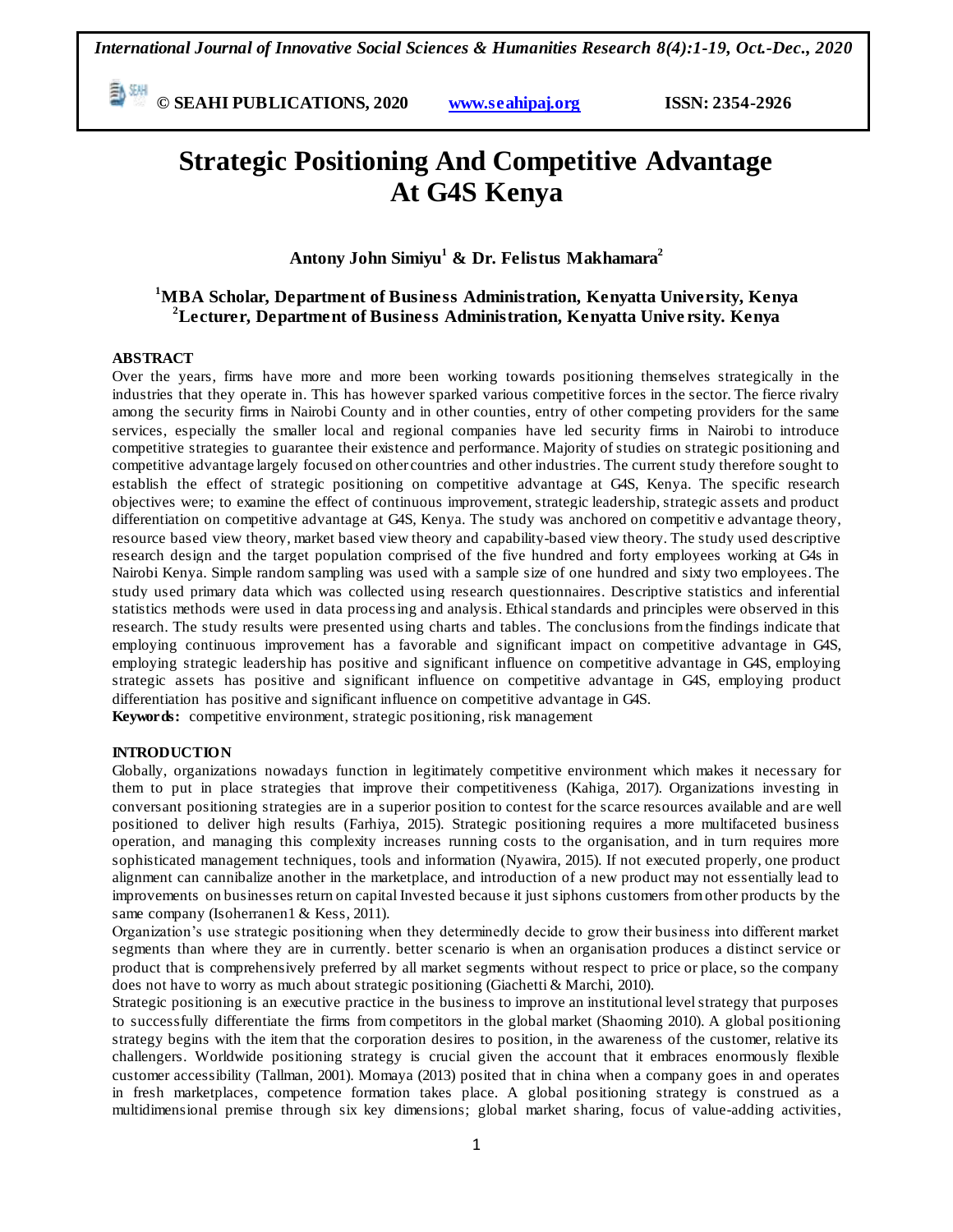product standardization, combined competitive transfers, even marketing platforms and harmonization of value adding activities (Yidan, 2009).

It is frequently witnessed that firms position themselves grounded on their advantages, or strength they have when they are likened to their competitors. Sustainable Competitive Advantage inhabits a significant role in the strategic positioning of an organization against their competitors. Dressland and Arellano (2010) indicated that competitive advantage is the protracted benefit in achieving distinctive value creating strategy which is not contemporarily being provated by a sense with the installity to during the strategy which is not contemporarily being executed by a competitor, along with the inability to duplicate the strategy.

In United States, strategic orientation approach is taking the place of traditional approach to strategic management by spreading strategic thinking to the employees like a corporate culture. Dedrick, Kraemer, Carmel and Dunkle (2010) contended that market-oriented organizations get a greater percentage of their total revenue from sales outside the home country, displaying a greater international orientation. The study further found that culture, resources and business practices of countries vary widely. Businesspersons must deal with worldwide issues side by side with local considerations.

A study conducted in Europe by Deutscher, Zapkau, Schwens, Baum and Kabst (2016) showed that performance of high-technology firms depends on configurations, where firms with high levels of EO, MO, and LO outperform firms with other configurations. In China, Luo, Sivakumar and Liu (2005) found that influence of market orientation on performance is stronger for firms undergoing globalization transformation in China. The results further show that market orientation strongly influences firm performance in China and that its impact on sales growth may be expanded when the firm aggressively seeks foreign markets and forms alliances with foreign businesses

In Turkey, strategic planning was not a common practice prior to the 1960, and only gained acceptance in the 1980s. Currently in Turkey, strategy concepts are widespread with quite a number of organizations planning for a period of five years or more. Furthermore, other than preparing strategic plans at cert ain intervals, some organizations in Turkey have embraced a continuous approach to the process. Others have departments dedicated to strategic planning. Strategic decision making in Turkey remains largely centralized, formal, relatively standardized, and based on business intelligence (Parnell, & Koseoglu, 2010).

In Nigeria, majority of SMEs in manufacturing sector have adopted strategic orientation to enhance their performance (Monday, Akinola, Ologbenla & Aladeraji, 2015). Among the studies conducted in Kenya include Ngetich, Mburu, Mburu, Kimeu, Gaogallo, Njoroge and Njehu, (2015) who argue that competitive advantage of the regetien, Mouru, Mouru, Kinku, Gaogano, Njoroge and Njehu, (2015) who argue that competitive advantage of the<br>company results from the efficiency and productivity and this was achieved through exploring new creative ideas that may lead to changes in the market place, proper allocation of skills and practices, training and use of latest technology.

#### **Competitive Advantage**

An organization"s Competitive advantage is its ability to occupy a greater position in an industry and outdo its competitors on the primary performance goal- profitability (Arthur & Thompson 2007). An organization"s superior competitive position allows it to achieve higher profitability than the industry"s average (Porter, 1985). As competition becomes more and more severe, how to sustain competitive advantage or achieve sustainable competitive advantage begins gaining more attention. An organization is said to have a competitive advantage over its competitors when its profitability is greater than the mean profitability and profit growth of other organizations competing for the same set of consumers. What makes a competitive advantage sustainable are actions and elements in the strategy that cause an attractive number of buyers to have a lasting preference for a company"s products or services as compared to the offering of competitors (Porter, 1985).

There are various sources from which Competitive advantage can arise. According to Porter, an organization can realize a higher rate of profit (or potential profit) over a competitor in one of two ways: either it supplies an identical product or service at a lower cost, in which case the firm enjoys a cost advantage; or it can supply a product or service that is differentiated in such a way that the customer is being able to pay a price premium that exceeds the additional cost of the differentiation advantage (Porter 1985). Competitive advantage in this study entailed superior performance, market share and increased patronage.

#### **Strategic Positioning**

Organization strategic positioning is concerned with the decision by management to determine the place that its brand and corporate image occupy in a given market including the type of benefits to be stressed and the type of segments to be targeted (Rupert, 2017). Thus, positioning is described as a strategy to identify and direct resources among intended market segments. Continuous improvement is a philosophy, permeating the Japanese culture, which seeks to improve all factors related to the transformation process (converting inputs into outp uts) on an ongoing basis (Ouakouak, & Ouedraogo, 2013). The modern global market has been placing huge pressures on the organizations to continuously adapt proactive, innovative strategies for enhancing their capabilities (Njenga, 2017). To encounter the challenges posed by the modern competitive environment, organizations must pervade quality and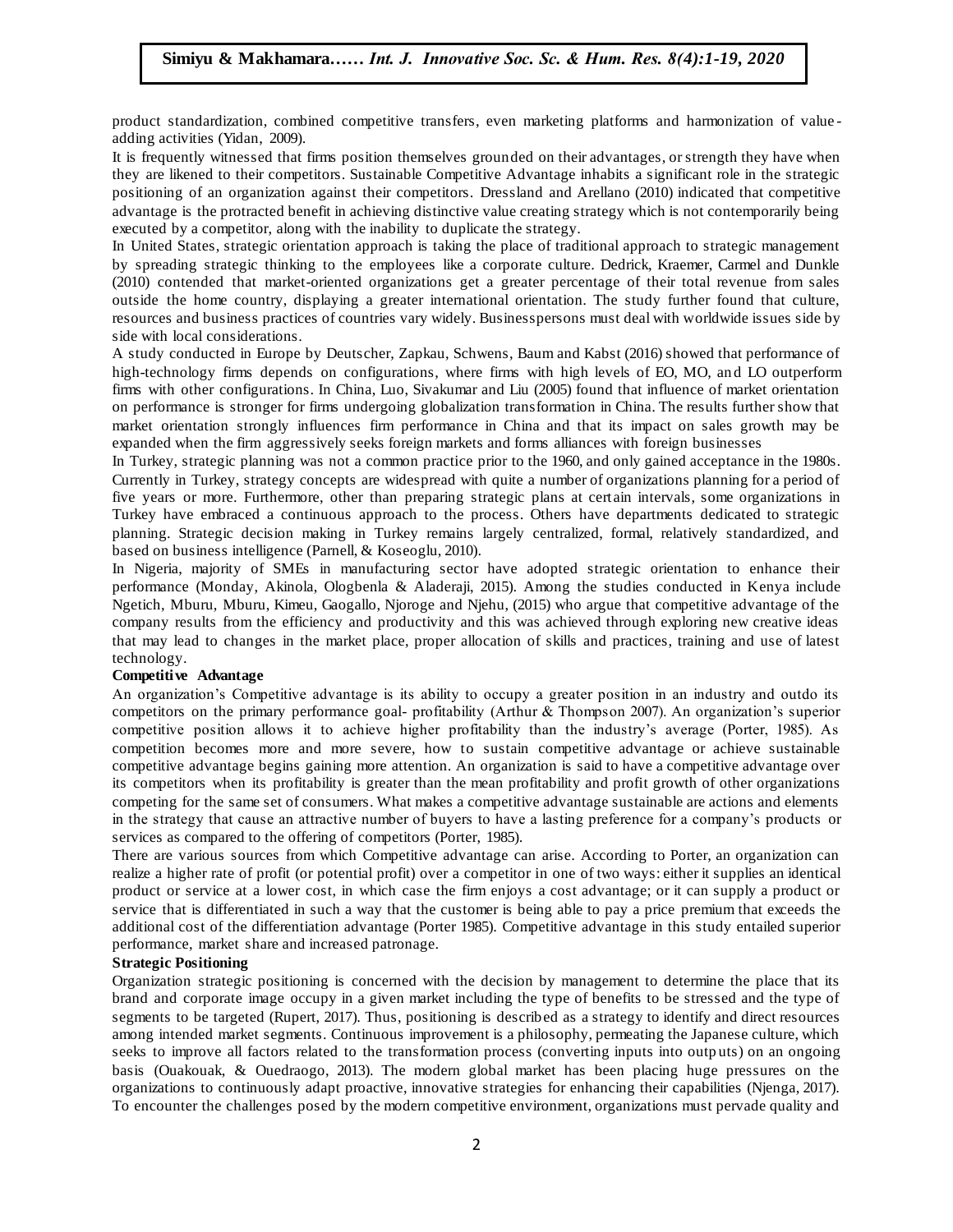performance improvement initiatives in all aspects of their processes to improve their competitiveness. Furthermore, in contemporary highly challenging environment, a strategic control and continuous improvement system has been considered as a crucial factor for competitiveness (Yu & Lindsay, 2011). Therefore for achieving effectiveness, control and continuous improvement has to be treated as a strategic issue in o rganizations and to make its proper contribution to profits, productivity, and quality.

Strategic assets of firms are vital ingredient for competitive advantage and in turn enhanced performance (Terziovski, 2010). Corporate assets, as source of core capability differentials, are both tangible and intangible (Terziovski, 2010). Corporate assets, as source or core capability differentials, are both tanglole and intanglole<br>(Njenga, 2017). Whereas competitive advantage is achieved by appealing to customers in a targeted market, sustainable competitive advantage is the outcome of a unique capability differential due in large part to leveraging the intangible resources of leadership skills and reputational assets that are more difficult to substitute or imitate by competitors than tangible resources.

Product differentiation is key for a firm in achieving competitive advantage. Porter (1980) postulates that firms with competitive advantages based on either cost leadership or differentiation are able to outdo their competitors. Subsequent studies agree that an organization successfully pursuing either a differentiation or a cost leadership strategy is in a better position to achieve superior contemporary performance. While differentiation strategy is built on product innovation or services that are perceived to be different from competitors, cost leadership is realized primarily through operational improvements and efficiency. Nevertheless, the success of any organization eventually depends on how well it implements its chosen business strategy (Rupert, 2017).

#### **G4S Kenya Limited**

The G4S Kenya limited is part of the global risk management and operates as a subsidiary of G4S plc. The company was formerly known as G4S Security Services Kenya Limited and changed its name to G4S Kenya Limited in 2010 after the merger with Group 4 Security. The company provides cash, security systems, courier and manned security services. Between 1969 and 1990 the company was engaged in manned security services and courier services using recognized bus companies (Mangala, 2015). The company also established the first cash in transit service in 1973. During that period the organization had an existence in the main metropolitan centers of Nairobi, Kisumu, Mombasa and Thika. Within the years 1991 to 2000 the Corporation extended its services rapidly with the purchase of express security cash in transit business and established the first alarm response business (Mangala, 2015).

The company has accelerated expansion into other major towns in Kenya increasing its footprint to all counties. Currently G4S Kenya prides itself as the leading risk and security services provider in Kenya and the region. other eartenry G4S Kenya praces used as the leading risk and security services provider in Kenya and the region, offer<br>services provided by G4S includes specialty services such as event management, asset tracking, and secure jou for corporate executives and other high net worth individuals, safety and security audit, secure d ata and ambulance response, management solutions and fire detection. The organization runs an integrated security business in more than 90 nations across the world (Otieno, & Maina, 2019).

The security industry is seeing growing demand for technology-enabled and integrated security solutions (which combine people and technology), to deliver cost-effective security, especially in developing markets. Due to the fierce rivalry among the security firms in Nairobi County and in other counties, the entry of other competing providers for the same services, especially the smaller local and regional companies have been difficult. Similarly, the existing security firms in Nairobi have over the years introduced various competitive strategies for purposes of achieving greater market share, improved performance and ultimately continued existence.

#### **Statement of the Problem**

The number of security and logistics firms has increased rapidly in the recent past, this increase has resulted into intense competition and incumbent firms such as G4S are feeling the pressure and risk losing their market share to new entrants (Achieng' 2016). According to a study done by Osman (2017) G4S market share dropped from about 38.9 percent to current 34 percent in past three years while rival firms such BM security gained market from 18 percent to 24 percent which indicate intense competition in the sector.

The competition has increased with the current government directives of public related organizations. Presently there is a cut throat competition which has seen some security firms in Nairobi close down and it is only with competitive strategies being put in place that will warranty the acceptable performance of the security firms (Njenga, 2017). G4S needs to position itself strategically in order to adapt to the increasingly emerging challenges and more so maintain its position in the stiff service provider competition that is threatening the achievement of its goals.

Studies carried out in the past have shown that there is a positive relationship between strategic positioning and competitive advantage. Nyambura (2012) conducted the study on brand positioning strategies and competitive advantage of the five star hotels in Nairobi and found out that brands positioning strategies collectively have a significant effect on hotel competitive advantage. Research by Farhiya (2015) on Strategic positioning as a source of sustainable competitive advantage established that positioning strategies embraced by the organization provides a framework upon which to build and coordinate the realization of the NGOs mandate.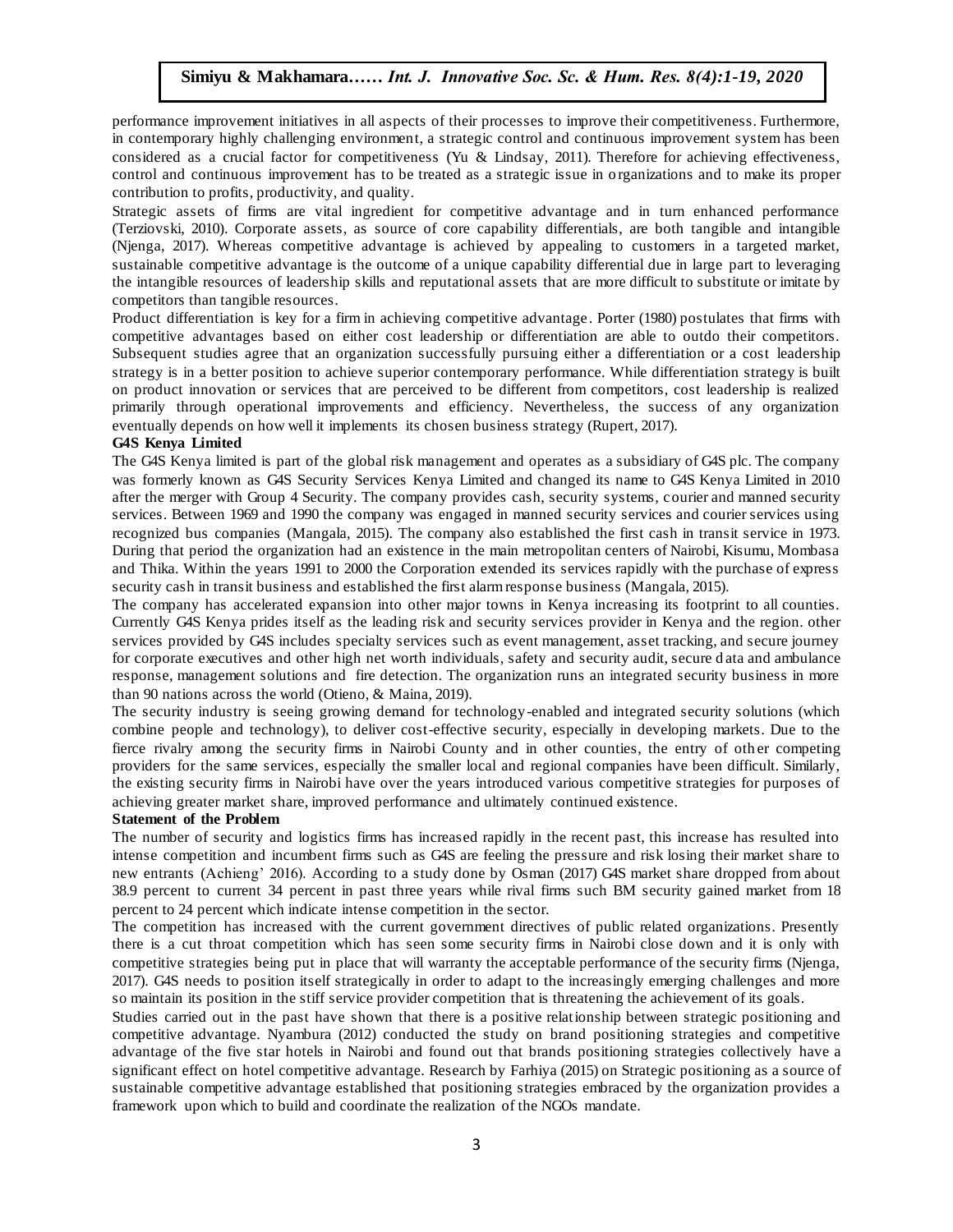Kanini (2016) conducted a study on the influence of positioning strategies on competitive advantage of the insurance firms in Kenya and found out that cost leadership strategy, product differentiation, product usage, positioning strategy based on competitors and company objectives positioning are the various strategies that they have adopted to sustain their company's competitiveness. Kim, Song and Koo (2008) carried out a study on the effect of strategic positioning on performance of Airline industry in Korea. The conclusions from the study were that production and service cost advantage, price competitiveness, and operation cost advantage was a source of competitive advantage. Further, unique business processes, unique products and services, and unique technology were used to improve outcomes of Airlines. The above studies focused on the Refugee Council, hotel industry, insurance firms and Airline industry thereby isolating the security sector. It is against this background that the researcher carried out a study to establish the effect of strategic positioning on competitive advantage at G4S Kenya. **Objective of the Study** 

The general objective of the study was to investigate the effect of strategic positioning on competitive advantage at G4S Kenya.

The following specific objectives guided the study.

- i. To examine the effect of continuous improvement on competitive advantage at G4S Kenya.
- ii. To establish the effect of strategic leadership on competitive advantage at G4S Kenya.
- iii. To assess the effect of strategic assets on competitive advantage at G4S Kenya.
- iv. To determine the effect of product differentiation on competitive advantage at G4S Kenya.

#### **Research Questions**

**The study was based on the following questions:** 

- i. What is the effect of continuous improvement on competitive advantage at G4S Kenya?
- ii. What is the effect of strategic leadership on competitive advantage at G4S Kenya?
- iii. What is the effect of strategic assets on competitive advantage at G4S Kenya?
- iv. What is the effect of product differentiation on competitive advantage at G4S Kenya?

#### **LITERATURE REVIEW**

### **2.2 Theoretical Review**

This section entails analyzing theories that informs the study. This section is critical since it assists in hypothesizing Inis section entails analyzing theories that informs the study. This section is critical since it assists in hypothesizing<br>the relationship that exist between independent and dependent variables. This study was anchored on Advantage Theory, Resource Based View Theory, Market-Based View (MBV) and The Capability-Based View

#### **2.2.1 Competitive Advantage Theory**

Competitive Advantage Theory was propounded by Porter (1985). The theory postulates that businesses should pursue policies that create high-quality goods to sell at high prices in the market. Porter (1985) emphasizes productivity growth as the focus of national strategies. Competitive advantage refers to the capability acquired through aspects and resources to perform at an advanced level than others in the similar industry or market. The study of competitive advantage has attracted research interest due to contemporary iss ues regarding superior performance levels of firms in today's competitive market. An organization is said to have a competitive advantage when it is executing a value creating strategy not concurrently being affected by any existing or probable player (Karaba, 2012).

Competitive advantage theory is relevant to this study as it postulate that unique feature of a firm gives a firm an edge over its competitors in the business environment and thus, leading to greater performance. Hence, effectively executed strategies boosts a firm to greater performance by enabling the firm with competitive advantage to outdo present or probable players (Passemard & Calantone, 2000). To increase competitive advantage, a business strategy of an organization influences the several resources over which it has direct control, and the resources have the capacity to produce competitive advantage (*Powell, 2001)*. Greater performance results and dominance in production resources reflect competitive advantage. According to this theory if a company continuous to improve it product quality and services, it remains ahead of the competitors, hence continuous according to proponents of this theory is a major of competitive advantage. This theory was used to analyse the relationship between con tinuous improvements on competitive advantage.

#### **2.2.2 Resource Based View**

Resource Based View Theory is the most widespread theory that describing the main sources of Competitive advantage is the "resource-based view" (RBV). The Resource based view theory as Wernerfelt (1984) rightly puts it, introduced the significance of a firm unique resources that enable it to gain a competitive advantage. The theory suggests the strategy of a firm depends on the resources that it owns. These resources influence how well that company executes its activities and betters its current and potential competitor"s. A framework presented by Day and Wensley (1988) connects the sources of advantages and performance outcome named superior resources and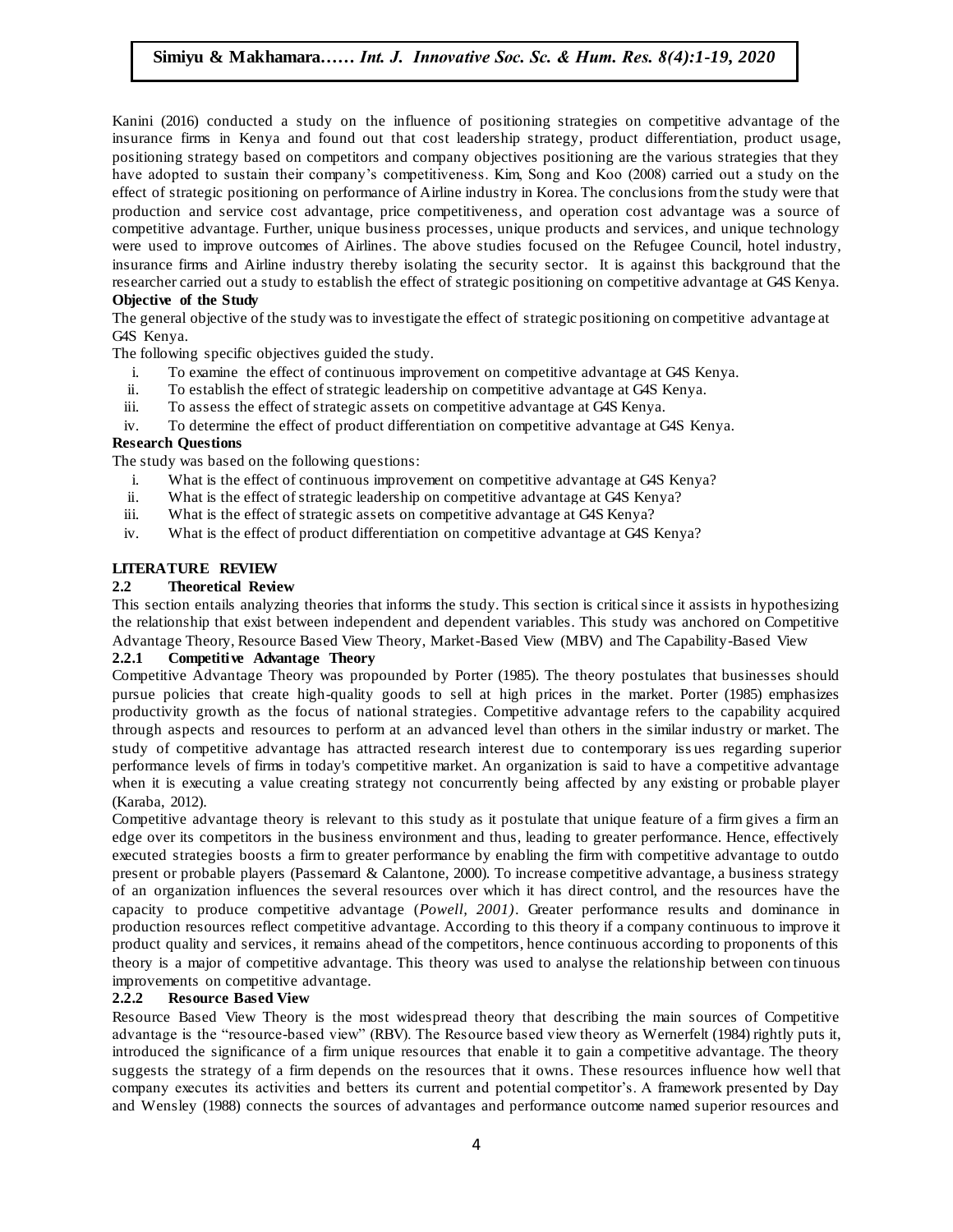superior skills as the key sources of sustainable competitive advantage. The Resource based view theory later on mentions these main sources of advantage and calls them capabilities and assets respectively.

matrices and the control of the called mangement can interest the matrix and assert to present of process. theory: Firstly that capabilities and resources possessed by current or potential competing firms may be different (i.e resource heterogeneity); and secondly the differences need to be long lasting (that is resource immo bility) (Mata *et al*, 2005). This theory was relevant to the current study since it informs the existing role that strategic assets play in companies gaining competitive advantage.

#### **2.2.3 The Market-Based View theory**

The Market-Based View (MBV) of strategy argues that industry factors and external market orientation are the primary determinants of firm performance (Peteraf & Bergen 2003). The origins of value for an organization are entrenched in the competitive condition describing its end-product strategic position**.** The strategic position is a firm's unique set of activities that are different from their rivals. On the other hand, the strategic position of an firm's organization is defined by how it executes related activities to other firms, but in very divers e ways. In this perception, an organization"s performance or profitability are determined uniquely by the structure and competitive changing aspects of the industry within which it functions from (Schendel 1994).

The Market-Based View (MBV) includes the positioning school of theories of strategy and theories developed in the industrial organisation economics phase of Hoskisson"s account of the development of strategic thinking (Hoskisson et al. 1999; Porter 1980). During this phase, the focus was on the firm"s environment and external factors. Studies established that the organization"s performance was significantly reliant on on the industry environment. They perceived strategy in the perspective of the industry as a whole and the position of the organization in the market comparative to its competitors.

In formulating strategy, firms commonly make an overall assessment of their own competitive advantage via an assessment of the external environment based on the five forces model (Porter1985). The five force s under consideration consist of the following: barriers to entry, threat of substitutes, bargaining power of suppliers, bargaining power of buyers and rivalry among competitors. In this perspective, a firm's sources of market power explain its relative performance. Bargaining power, monopoly and barriers to entry are the three sources of market power that are frequently highlighted (Kull.Mena & Korschum, 2016). Strategic positioning gives a company strategic leadership in the industry through control of large market share which make it hard for new entrants hence maintaining competitive advantage.<br>  $\widetilde{A}$  Workship Soc. Sc. 3(1):1-11, 2020

#### **Capability–Based View**

This theory was proposed by Amit and Shoemaker (1993). Capabilities are the source of competitive advantage while resources are the source of capabilities according to (Grant 1991). Amit and Shoemaker (1993) embraced alike position and advocated that resources do not add to sustained competitive advantages for an organization, but its capacities do. Haas and Hansen (2005) reinforced the significance of abilities and advocate that an organization can gain competitive advantage from its capacity to apply its capabilities to execute vital activities within the organization.

According to Amit and Shoemaker (1993,) capabilities are "a firm"s capacity to deploy resources, typically in combination using organizational processes, and effect a desired end. They are information -based, tangible or intangible processes that are organization specific and developed over time through composite interactions among the organization"s resources". Grant (1996) defines organizational capability as, "a firm"s ability to perform repeatedly a productive task which relates either directly or indirectly to a firm"s capacity for creating value through effecting the transformation of inputs to outputs".

Simon et al. (2003) stressed the importance of organisational learning. They suggest that capabilities and organisational learning implicitly and explicitly are a part of any strategy within a firm. Zack (1999) contended that the capacity to learn and produce new knowledge is crucial for gaining competitive advantage. Lee et al. (2001) discussed the influence of internal capabilities and external networks on firm performance. Dynamic capabilities of a firms is the basis for product differentiation, according to this propositions firms with

high dynamic capabilities have highly differentiated products which provide competitive advantage over their rivals in the industry. According to this theory product differentiation is a product of dynamic capabilities which is a predictor of firms" competitive advantage.

#### **Conceptual Framework**

The variables under study have been represented diagrammatically to show the relationship between them by illustrating the influence of the independent variables on the dependent variable. Strategic positioning (continuous improvement, strategic leadership, strategic assets and product differentiation) denote the independent variable. The dependent variable for the study was competitive advantage.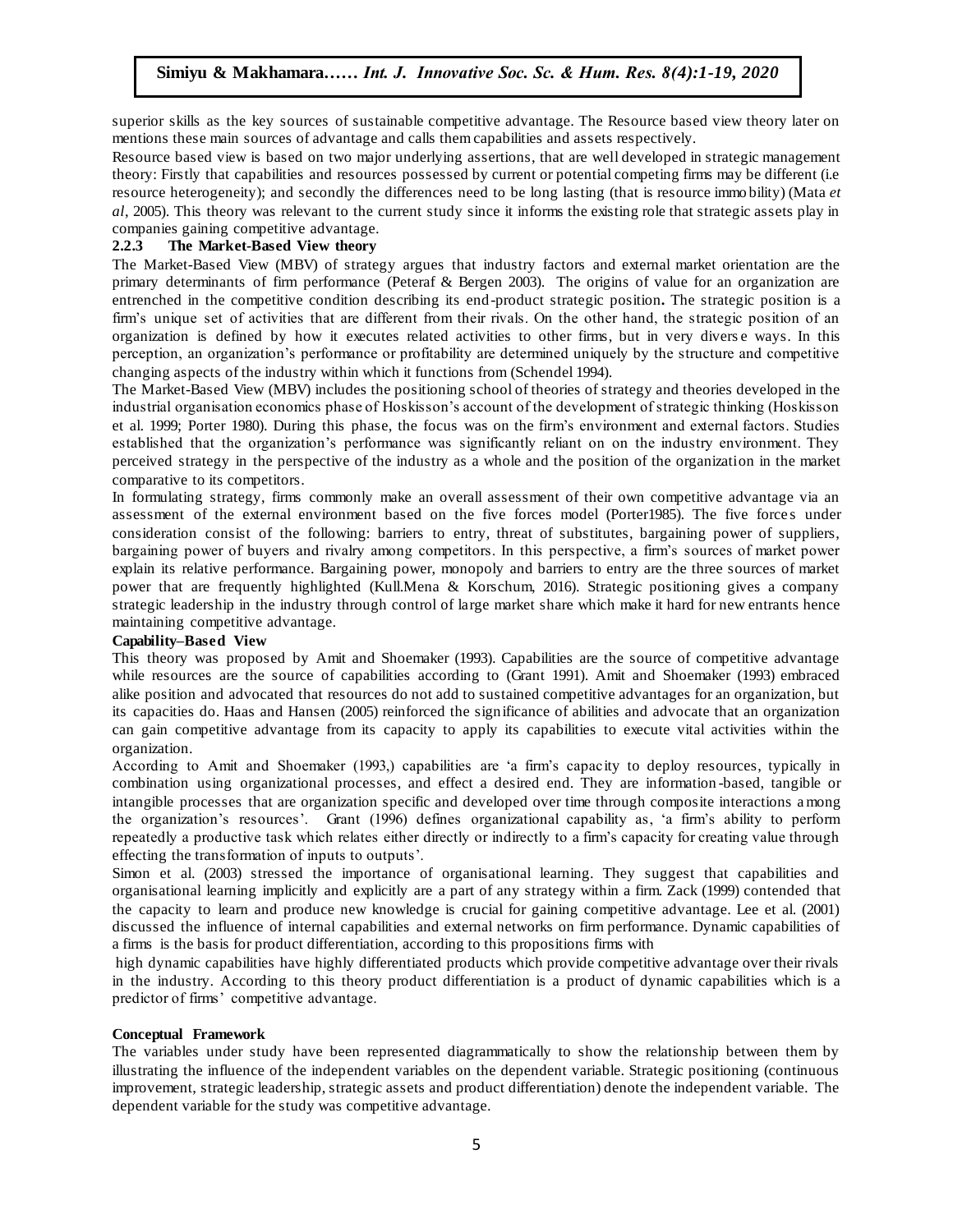### **Independent Variables Dependent Variables**



### **Figure 1. Conceptual Framework Source: Researcher, 2020**

### **RESEARCH METHODOLOGY**

### **Research Design**

According to Cooper and Schindler (2009) research design constitutes the blueprint for the gathering, measurement and estimation of data in a research. According to Rajendra (2008), a research design is the linkage and organization of conditions for collection and analysis of data in a manner that aims at combining relevance to the research purpose with economy in the procedure The study adopted descriptive research design. *A* descriptive Research design i*s* specifically designed and usually structured to measure the features described in a research question. Therefore, descriptive research design was appropriate for this study as it sought to investigate the effect of strategic positioning on competitive advantage at G4S of Kenya.

### **Target Population**

Target population refers to the entire individuals or objects of interest in a study. The total numbers of employees at G4s in Nairobi are five hundred and forty in number (540). This therefore forms the population of the study. The population was stratified based on the level of management as shown in Table 3.1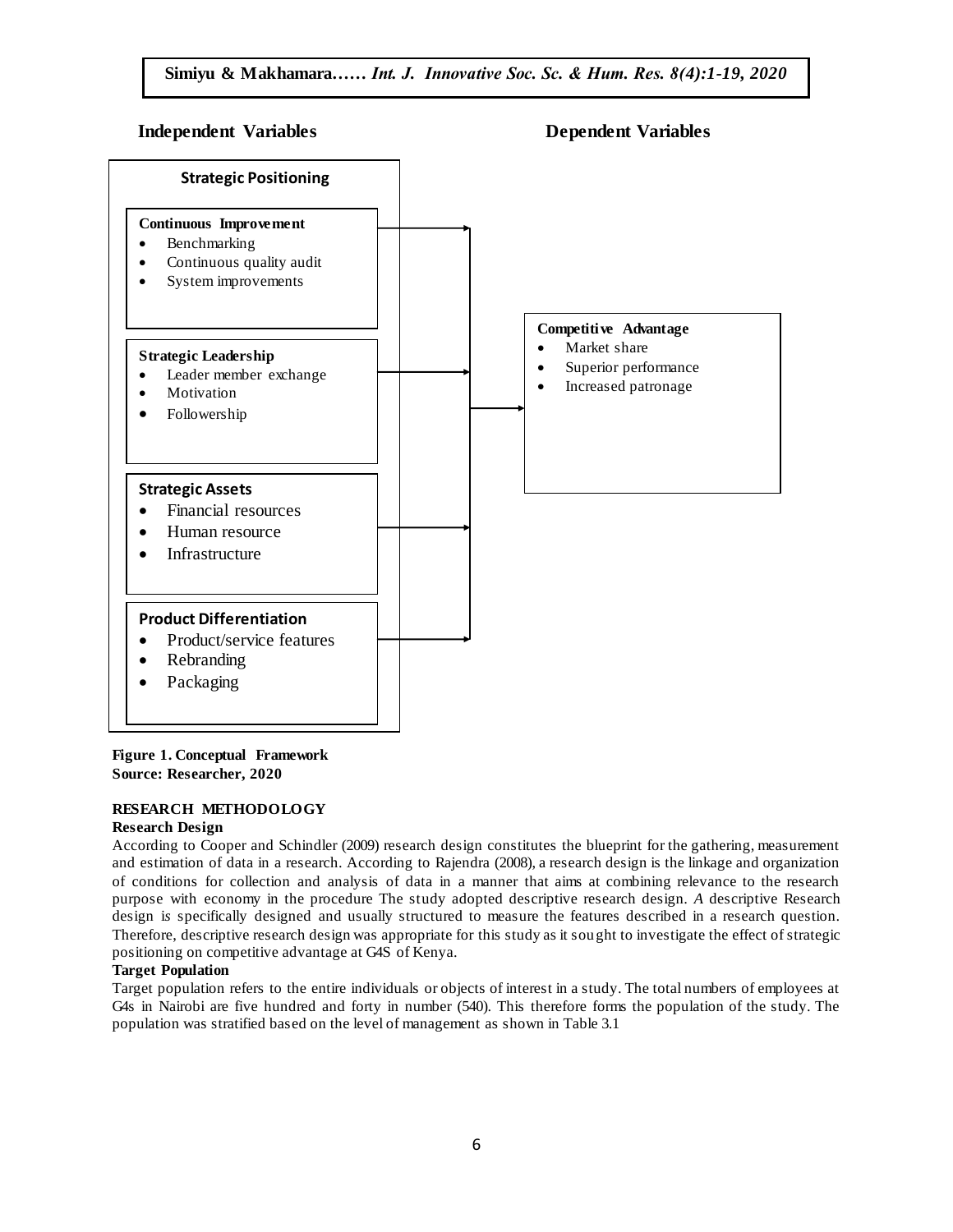| Cadre                 | <b>Population</b> |
|-----------------------|-------------------|
| Top Management        | 84                |
| Middle Management     | 170               |
| Lower management      | 286               |
| <b>Total</b>          | 540               |
| Source: G4S, websites |                   |

#### **Table 3.1 Study Population based on Position**

#### **Sampling Design**

Sampling refers to the procedure of choosing a subset of a population which was used in a research to make conclusions on the population based on information gotten from this subset chosen. The study was based on simple random sampling technique which each member of the populationhad an equal likelihood of being selected. In line with Mugenda and Mugenda (2013), 10% of a large population is adequate for a s ample size whereas 30% of a small population is considered adequate as sample size. As such, 30% of the five hundred and forty employees was selected. One hundred and sixty two employees therefore constitute the sample size of the study.

#### **Table 3.2 Sample Size**

| ***** <i>*</i><br><b>DEMINIVERS</b> |                   |               |          |  |
|-------------------------------------|-------------------|---------------|----------|--|
| Cadre                               | <b>Population</b> | <b>Sample</b> | % Sample |  |
| Top Management                      | 84                | 25            | 15%      |  |
| Middle Management                   | 170               | 51            | 31%      |  |
| Lower management                    | 286               | 86            | 53%      |  |
| Total                               | 540               | 162           | 100%     |  |

## **Source: Researcher, 2020**

### **Data collection Instruments**

The study utilized primary data to make inferences and conclusions about the study population. The research instrument for data collection was a questionnaire. The choice of questionnaires was attributed to the fact that most people are familiar with questionnaires. In addition, questionnaires are cheaper to u se as compared to interviews. Data was collected using structured research questionnaires (closed ended questions) which had been pretested in a pilot study and necessary adjustments made thereafter. The questionnaires comprised of a likert scale of 1 to 5 which aided in assigning numerical values to the responses (Mugenda & Mugenda, 2011). In administering the questionnaires, a drop and pick later method was adopted.

#### **Data Collection procedure**

This study used primary data and was collected using structured questionnaires. The research first obtained all the necessary authorization from the University, authorization and permit from National Commission for Science, Technology and Innovation and finally from management of G4S. The researcher used these research authorizations to access the selected respondents. Drop and pick later methodology was used during field surveys. The researcher assisted by two assistants dropped the questionnaires to selected respondents and pick them after a period of two days. For all the respondents that was inaccessible the researcher contacted them through email after seeking their permission.

#### **Data Analysis and Presentation**

Data analysis refers to the process of obtaining meaningful information from the collected data (Kombo & Tramp, 2006). Before processing the responses, the completed questionnaires were checked for completeness and comprehensibility to ensure consistency. Afterwards, the data was edited, classified and coded. The researcher employed both descriptive and inferential analysis to analyze the study data. Descriptive analysis provide statistics such as percentages, standard deviation and arithmetic mean.

Furthermore, the inferential analysis was carried out within the framework of a multiple regression model. This provided statistics which were used to make conclusions and recommendations. The analysis was presented using tables. The study sought to establish the effect of strategic positioning on competitive advantage at G4S of Kenya.  $CA = \beta_0 + \beta_1 CI + \beta_2 SL + \beta_3 SA + \beta_4 PD + \varepsilon$ 

Where:

 $CA =$ Competitive advantage

CI= Continuous improvement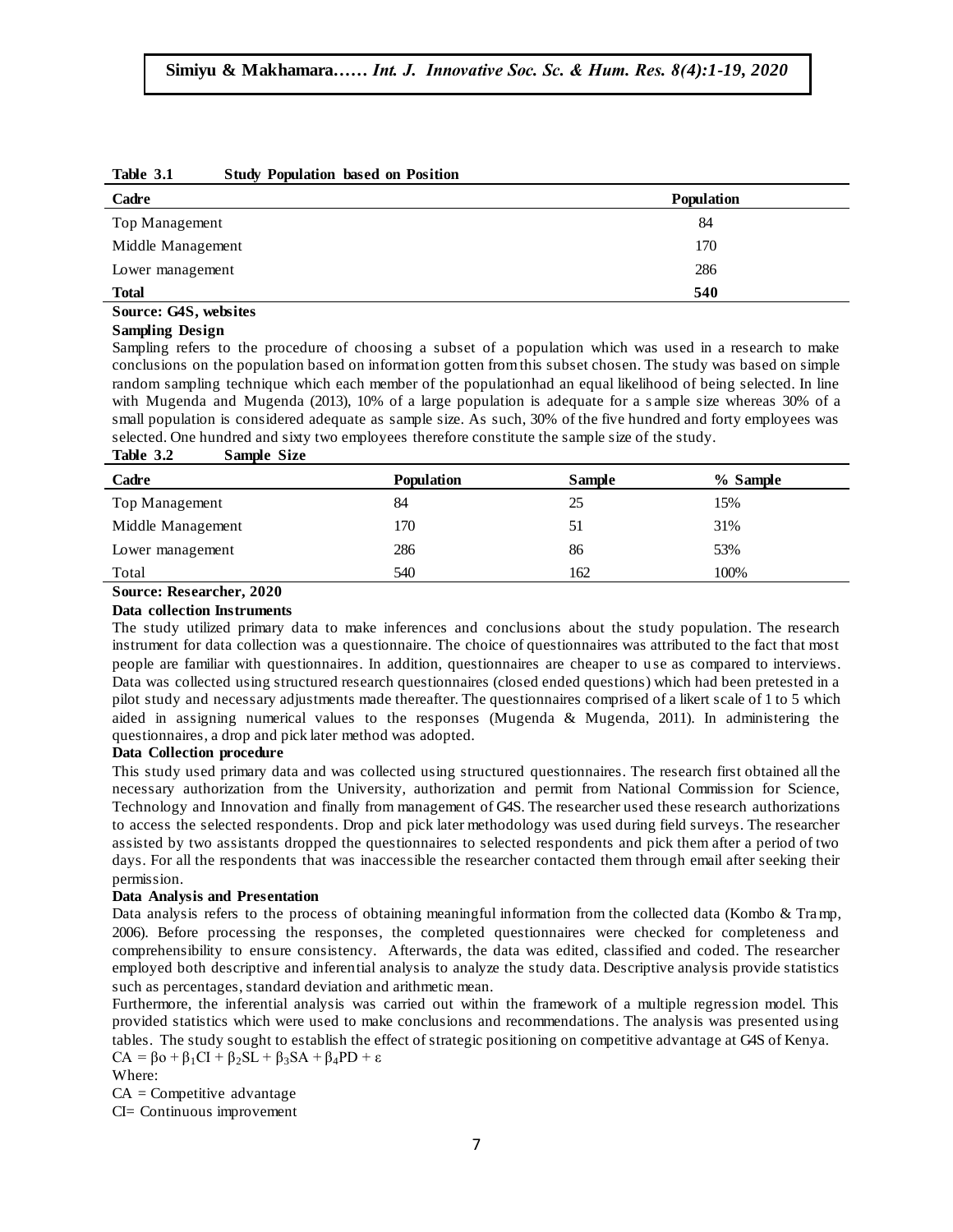SL= Strategic leadership SA= Strategic assets PD= Product differentiation Βо= Constant β1, β2, β3, β4 regression Coefficients ε =Error terms

#### **Pilot Study**

In carrying out the study, the researcher ensured that the validity and reliability of the research instruments are achieved before data collection and making conclusions.A pilot study was conducted in order to test whether the questionnaire was valid. It was carried out by researcher with assistance from research assistants. The pilot study was based on 10 respondents at G4S. The respondents involved in the pilot study did not participate in the main study. The purpose of a pilot study is to identify any errors in the questionnaire and correct them before data  $\frac{1}{2}$ . collection. Thereby, ensuring the questionnaires are adequate for data collection (Brotherton, 2008).  $\mathbf{H}$ 

#### **Validity of the Research Instruments**

In ascertaining the validity constructs and content are going to be utilized. Content va1idity is predominantly concerned with the representativeness of the sample. As stated by Gillham (2008) the skills and knowledge that are being covered in the test, must be adequately representative to a bigger domain of skills and knowledge. In executing the content validity, questionnaires were shared to those who have the expertee in the area of strategic management. Construct va1idity was tested through a critical review of the theoritica1 and empirical 1iterature which brought a comprehension of the concept thus making sure that the instrument is constructed on the basis of which biought a comprenension of the concept thus having sure that the instrument is<br>literature. The instruments were also checked by the supervisor.

#### **Reliability of Research Instrument**

A test is reliable only if it consistently measures what it is intended to measure. That is, when the test yields same results over repeated trials. Reliability refers to the consistency of a research measurement and the degree to which an instrument measures and gives the same results every time when it is used under the same condition with the same subjects in the process. It is therefore, the repeatability of a research measurement. The most commonly used reliability coefficient is the Cronbach"s Alpha coefficient which estimates internal consistency by determining how all the items on a test relate to all other items and to the total test internal coherence of data. The reliability is expressed as a coefficient between 0 and 1.00. If the formula yields a coefficient which is more than 0.7 then the  $\frac{1}{2}$ data collection instrument is taken as reliable but if it is below the instrument is treated as unreliable (Sekaran & Bougie, 2003). After the pilot, responses from the questionnaires were entered and Cronbach"s Alpha coefficient generated.

#### **DATA ANALYSIS PRESENTATION AND INTERPRETATION**

#### **Response Rate**

The study sought to get the response from 152 respondents from the questionnaires administered. The researcher managed to collect 110 questionnaires.

#### **Table 4.1: Response Rate**

| Response             | Frequency | Percentage $(\% )$ |
|----------------------|-----------|--------------------|
| <b>Response Rate</b> | 110       | 68                 |
| Non Response Rate    | 42        | 32                 |
|                      |           |                    |
| <b>Total</b>         | 152       | 100                |

#### **Source: (Survey data, 2020)**

The study had a high response rate of 68% indicating that only 32% of the respondents did not participate in the study. Mugenda and Mugenda (2009) states, a response rate of 50% is satisfactory for analysis and reporting, a rate of 60% is good while a response rate of above 70% and above is excellent This response rate was adequate to draw conclusions from the study and was, therefore, representative. The good response rate was attributed to the fact that the researcher administered the questionnaires and as such had an opportunity to clarify on areas, which would have otherwise caused lack of cooperation.

#### **4.2.1 Reliability Test**

Blumberg (2011) explains that the goal of reliability is to minimize the errors and biases of a data collection instrument. To ensure reliability of the research instrument, the questionnaire was administered to 10 respondents which was 6 % of the sample size selected at random in the departments with the potential characteristics of the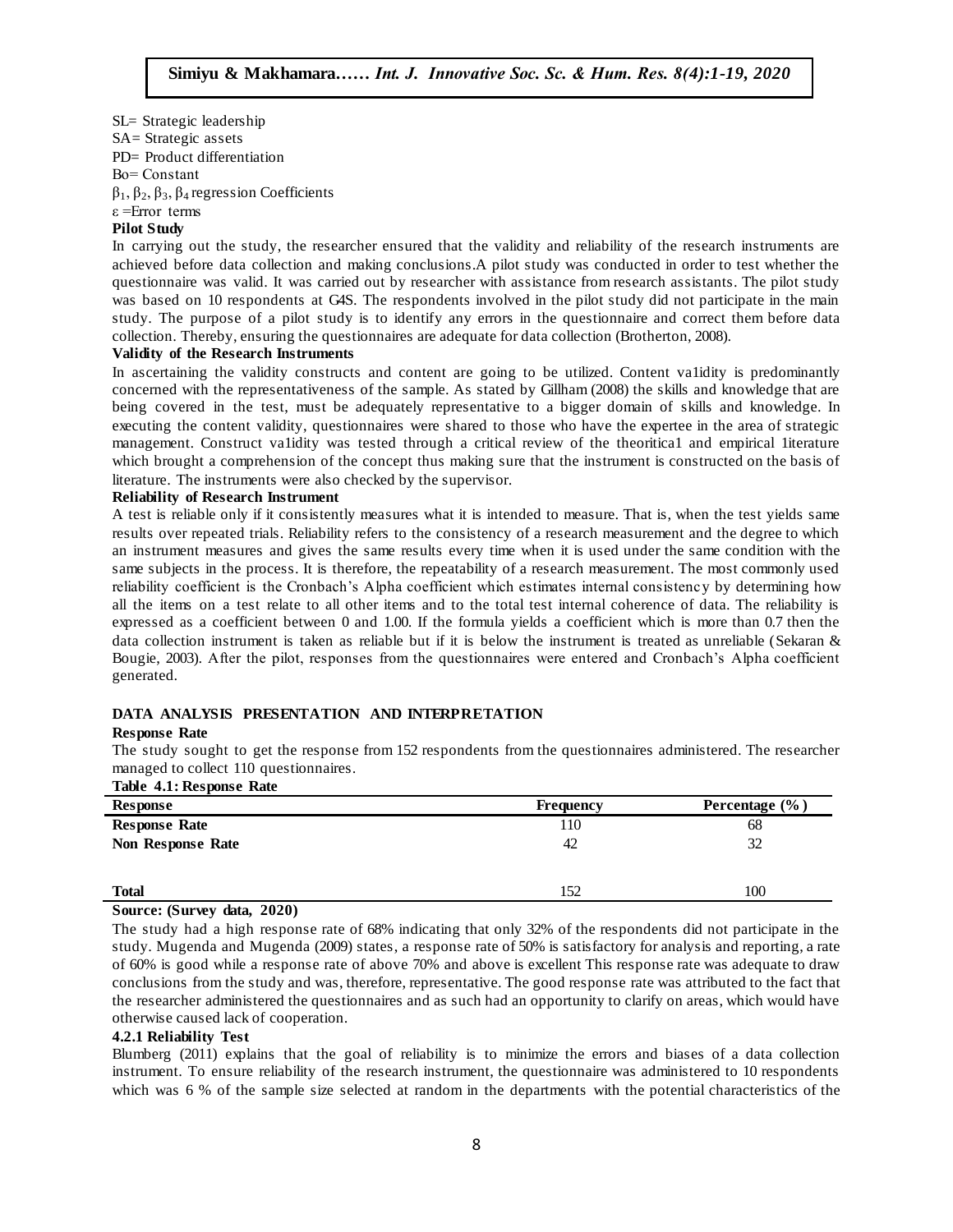respondents that were excluded from final research. Saunders & Lewis (2012) states that respondents in a pilot test do not need to be statistically sampled. The results of the pilot study are shown in Table 4.2.

|  | Table 4.2: Reliability Test |  |
|--|-----------------------------|--|
|  |                             |  |

| Variables               | Cronbach Alpha | Number of Items |
|-------------------------|----------------|-----------------|
| Continuous Improvement  | 0.837          |                 |
| Strategic Leadership    | 0.879          |                 |
| Strategic Assets        | 0.736          |                 |
| Product Differentiation | 0.848          |                 |
| Competitive Advantage   | 0.764          |                 |
| Overall statistic       | 0.813          |                 |

### **Source:** Researcher2020.

The computed Coefficient Alpha Value of  $> 0.7$  is considered acceptable in the test of reliability (Garson, 2012). The Overall Cronbach alpha of 0.813, as presented in table 4.2 indicate that all the variables attained the acceptable and recommended level of above 0.7. This therefore shows that the research instrument was reliable.

#### **4.3 Demographic analysis**  $A_{\rm{max}}$  ,  $A_{\rm{max}}$  ,  $A_{\rm{max}}$  ,  $A_{\rm{max}}$  ,  $A_{\rm{max}}$  ,  $A_{\rm{max}}$  ,  $A_{\rm{max}}$  ,  $A_{\rm{max}}$

This section presents information of respondents who were sampled for the study.

#### **4.3.1 Gender of the Respondents**

Information regarding personal characteristics of the respondents in terms of sex was sought during the study. Table 4.3: Gender of the Respondents

| <b>Gender</b> | <b>Frequency</b> | Percentage (%) |
|---------------|------------------|----------------|
| Male          | 68               | OΖ             |
| Female        | 42               | 38             |
| Total         | 110              | 100            |

#### **Source: (Survey data, 2020)**

The study sought to find out how respondents were distributed with regard to gender. This was thought to be an important indicator towards the diversity of the respondents in the security firms. Majority of the respondents 62% were male while 38% were female of the total respondents who participated in the study.

### **4.3.2 Highest Level of Education**

#### **Table 4.4:Highest Level of Education**

| ີ<br>Level of Education | <b>Frequency</b> | Percentage $(\% )$ |
|-------------------------|------------------|--------------------|
| Certificate/Dip1oma     | 32               | 29                 |
| Undergraduate           | 42               | 38                 |
| Masters                 | 33               | 30                 |
| PHD                     |                  |                    |
| <b>Total</b>            | 110              | 100                |

#### **Source: (Survey data, 2020)**

On the highest level of education attained, 38% are university Undergraduate level, 29% have college level, 30 % are post graduate level of qualification, while 3% have PHD qualifications. The results thus indicate that there is a fair mix of education backgrounds in G4S. All of the respondents have either a college level of qualification or higher qualification and hence they were qualified to offer information regarding the objectives of the study.

### **4.3.3 Age of the Respondents**

#### **Table 4.5: Age of the Respondents**

| . .<br>Age         | <b>Frequency</b> | Percentage (%) |
|--------------------|------------------|----------------|
| 25 years and below | 12               |                |
| $26-35$ years      | 24               | 22             |
| 36-45 years        | 40               | 36             |
| $46-50$ years      | 25               | 23             |
| Above 50 years     |                  |                |
| <b>Total</b>       | 110              | 100            |

#### **Source: (Survey data, 2020)**

The respondent age in years was sought by the researcher. Table 4.4 summarizes this information indicating a majority 36% of respondents were aged between 36-45 years old. The group was followed by those in age group 46 – 50 representing 23%, 25 years and below were 11% while 50 years and over were 8 %. The result showed that majority of the respondents were between the ages of 46-50 years of age.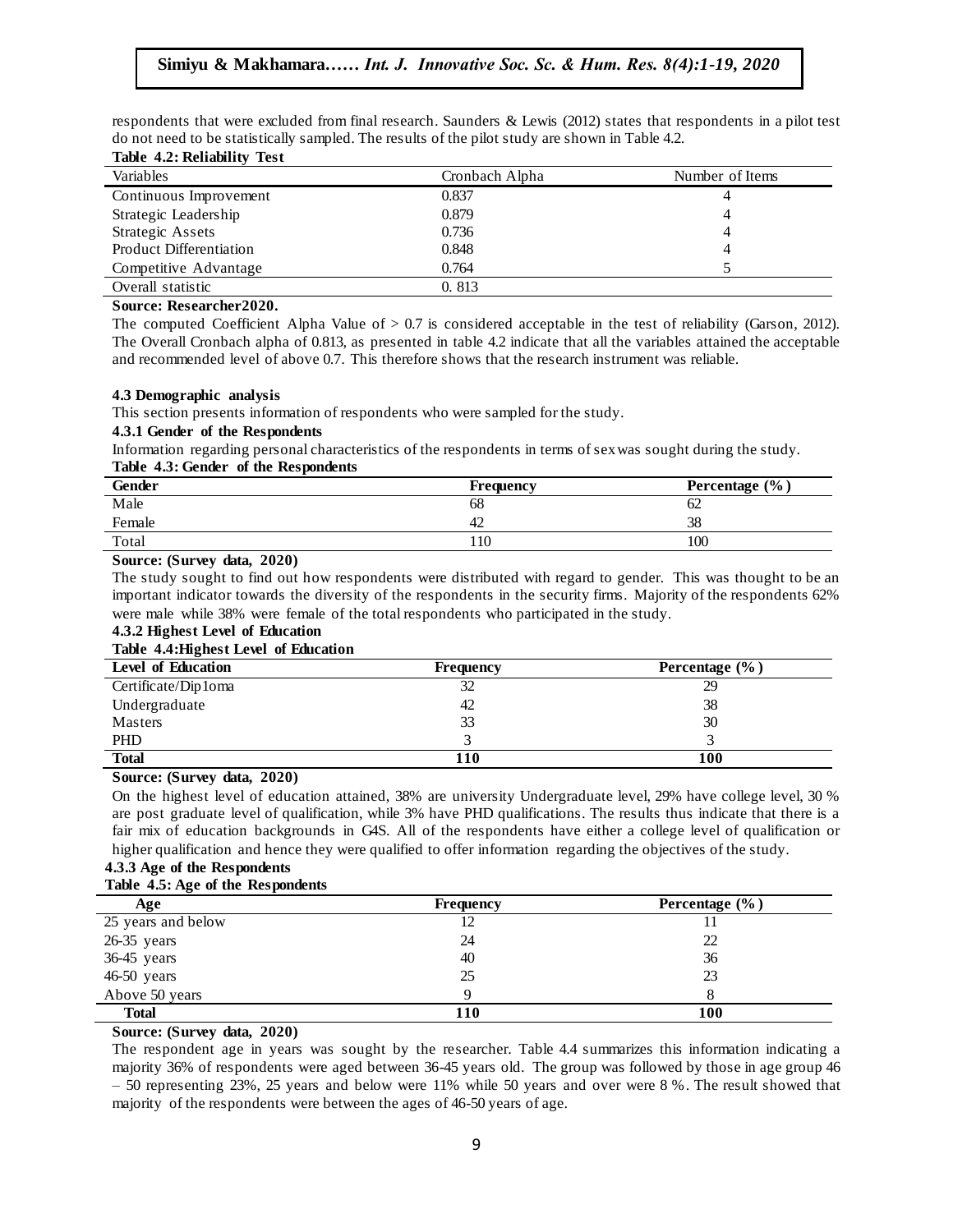#### **4.3.4 Level of Management Table 4.6: Level of Management**

| <b>Level of Management</b> | Frequency | Percent |
|----------------------------|-----------|---------|
| Top management             |           | Ιb      |
| Middle management          |           | 34      |
| Lower management           | 55        | 50      |
| <b>Total</b>               | 110       | 100     |

#### **Source: (Survey data, 2020)**

The study sought to establish the Level of Management of the respondents. This was to establish whether the respondents had knowledge on competitive advantage within the organization. Top Level, Mid dle Level and Lower management were used meaning they were competent to answer the questions on competitive advantage within the croanization organization.

#### **4.4 Descriptive Analysis**

This section presents descriptive analysis for variables used by the researcher in the study. The section is segmented into two categories; analysis for the independent variables and dependent variable.

#### 4.4.1 Continuous improvement and competitive advantage at G4S.

The study sought to evaluate the effect of continuous improvement on competitive advantage at G4S Kenya from respondents. They were to indicate to what extent the statements reflect relates to Continuous improvementin their organization on the Likert scale of 1 to 5 Where:  $5=$  Strongly Agree;  $4=$  Agree;  $3=$  Neutral;  $2=$  Disagree 1= Strongly Disagree and the outcome of the response was used to compute the means and standard deviation for each Strongly Disagree and the outcome of the response was used to compute the means and statement as per the response. The outcome is presented in table 4.7

#### **Table 4.7 Continuous improvement and competitive advantage at G4S**

| ້                                                           |     |             |          |
|-------------------------------------------------------------|-----|-------------|----------|
| <b>Statement</b>                                            | N   | <b>Mean</b> | Std. dev |
| We do benchmarking of services with other firms             | 110 | 4.022       | 0.671    |
| There is continuous quality audit                           | 110 | 3.897       | 1.234    |
| Systems improvement enhances competitive advantage          | 110 | 3.620       | 1.155    |
| Competitive advantage is enhanced by continuous improvement | 110 | 3.874       | 1.015    |
| Overall statistic                                           |     | 3.853       | 1.018    |

## **Source: (Survey data, 2020)**

From the above results, the respondents agreed that G4S do benchmarking of services with other firms as indicated by the mean score of 4.022 and standard deviation of 0.671. The outcomes from the respondents largely agreed that there is continuous quality audit with mean score of 3.897 and standard deviation of 1.234. On Systems improvement enhances competitive advantage the mean score was 3.620 and standard deviation of 1.155. Respondents were asked on whether Competitive advantage is enhanced by continuous improvement and the response had a mean of 3.874 and standard deviation of 1.015. The overall mean for this section of career planning programs on employees" retention was 3.853 and standard deviation of 1.018 indicating thatcontinuous improvement has an important influence on competitive advantage at G4S.

The study is supported by study done by Rupert (2017) who indicated that continuous improvement is central to Operations Management. The study further concluded that continuous improvement is primarily concerned with "changes as a response to a customer complaint" or "changes in requirement" and continuous improvement is the "proactive identification and elimination of problems and waste.It is further supported by study done by Terziovski (2010) who concluded that a continuous improvement and innovation management strategy and system are significant predictors of SME performance.

### **4.4.2 Strategic Leadership and Competitive Advantage at G4S.**

The study sought to establish the effect of Strategic Leadership and Competitive Advantage at G4S. They were to indicate to what extent the statements reflect relates to Strategic leadership in their organization on the Likert scale of 1 to 5 Where: 5= Strongly Agree; 4= Agree; 3= Neutral; 2= Disagree 1= Strongly Disagree and the outcome of the response was used to compute the means and standard deviation for each statement as per the response. The outcome is presented in table 4.8.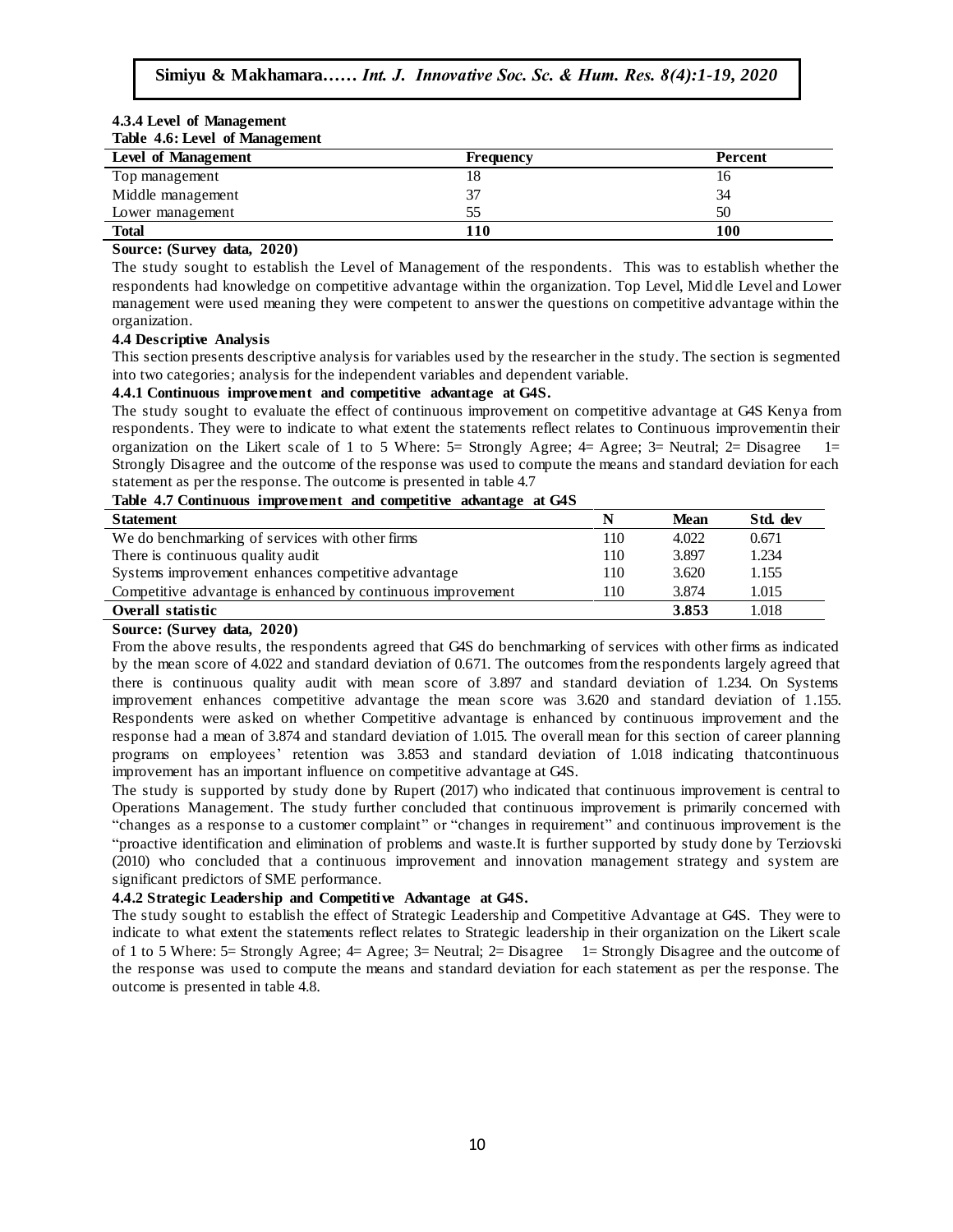| Table 4.8 Strategic Leadership and Competitive Advantage at G4S     |     |             |          |
|---------------------------------------------------------------------|-----|-------------|----------|
| <b>Statements</b>                                                   |     | <b>Mean</b> | Std. dev |
| There is leader member exchange within the organization             | 110 | 3.980       | 1.009    |
| Motivation of workers improves competitive advantage of the firm    | 110 | 3.663       | 1.047    |
| There is a good spirit of followership in the firm                  | 110 | 4.091       | 0.914    |
| Strategic leadership enhances the competitive advantage of the firm | 110 | 3.907       | 1.028    |
| Overall statistic                                                   |     | 3.910       | 1.000    |

#### **Table 4.8 Strategic Leadership and Competitive Advantage at G4S**

#### **Source: (Survey data, 2020)**

Respondents indicated that there is leader member exchange within the organization with mean score of 3.980 and standard deviation of 1.009. Respondents further indicated Motivation of workers improves competitive advantage of the firm with mean score of 3.663 and standard deviation of 1.047. On whether there is a good spirit of  $\frac{1}{2}$ . followership in the firm the mean score was 4.091 and standard deviation of 0.914. Respondents indicated that Strategic leadership enhances the competitive advantage of the firmwith mean score of 3.907 and standard deviation of 1.028.

The overall mean of whether of strategic leadership have effect on competitive advantagehad an overall mean of 3.910 and standard deviation of 1.000 this implying that strategic leadership have effect on competitive advantage. The study is supported by study done by Omar (2014) who concluded that there is significant positive impact of strategic leadership capabilities on sustainable competitive advantage. The outcome is further supported by study done by Nyawira (2015) who concluded that Strategic leadership plays an important role in sustaining competitive advantage for commercial banks in Kenya over the long-term.

#### **4.4.3 Strategic Assets and Competitive Advantage at G4S.**

The study sought to determine the strategic assets and competitive advantage at G4S. They were to indicate to what extent the statements reflect relates to strategic assetsin their organization on the Likert scale of 1 to 5 Where: 5= Strongly Agree;  $4=$  Agree;  $3=$  Neutral;  $2=$  Disagree 1= Strongly Disagree and the outcome of the response was used to compute the means and standard deviation for each statement as per the response. The outcome is presented used to compute the means and standard deviation for each statement as per the response. The outcome is pres in table 4.9

#### **Table 4.9 Strategic Assets and Competitive Advantage at G4S.**

| Statements                                                                  | N   | Mean  | Std. dev |
|-----------------------------------------------------------------------------|-----|-------|----------|
| Adequate financial resources enhances the competitive advantage of the firm | 110 | 4.102 | 0.904    |
| Adequate human resource is key for sustaining competitive advantage in the  | 110 | 3.757 | 1.207    |
| firm                                                                        |     |       |          |
| The firm has adequate infrastructure for smooth operations                  | 110 | 3.640 | 1.171    |
| Competitive advantage is influenced by infrastructure of the firm           | 110 | 4.021 | 0.946    |
| Overall statistic                                                           |     | 3.88  | 1.057    |

#### **Source: (Survey data, 2020)**

The outcomes from the respondents largely agreed that adequate financial resources enhance the competitive advantage of the firm with mean score of 4.102 and standard deviation of 0.904. On whether adequate human resource is key for sustaining competitive advantage in the firm the mean score was 3.757 and standard deviation of 1.207. Respondents indicated that the firm has adequate infrastructure for smooth operations with a mean score of 3.640 and standard deviation of 1.171. On whether competitive advantage is influenced by infrastructure of the firm the mean score was4.021 and standard deviation of 0.946. The overall mean for this section on career counseling programs is 3.880 and standard deviation of 1.057 indicating that strategic assets have an important influence competitive advantage at G4. The study is supported by work done by Kam (2009) which concluded that Strategic assets are vital to a firm"s strategy and its competitive advantage position. The study further revealed that Strategic assets are a firm"s heterogeneous resource bundles that are valuable, rare, inimitable, and have an organizational focus.

#### **4.4.4 Product Differentiation and Competitive Advantage at G4S.**

The study sought to evaluate from the respondents the effect of product differentiation on competitive advantage at G4S Kenya. They were to indicate to what extent the statements reflect relates to product differentiation in their organization on the Likert scale of 1 to 5 Where:  $5=$  Strongly Agree;  $4=$  Agree;  $3=$  Neutral;  $2=$  Disagree 1= Strongly Disagree and the outcome of the response was used to compute the means and standard deviation for each statement as per the response. The outcome is presented in table 4.10.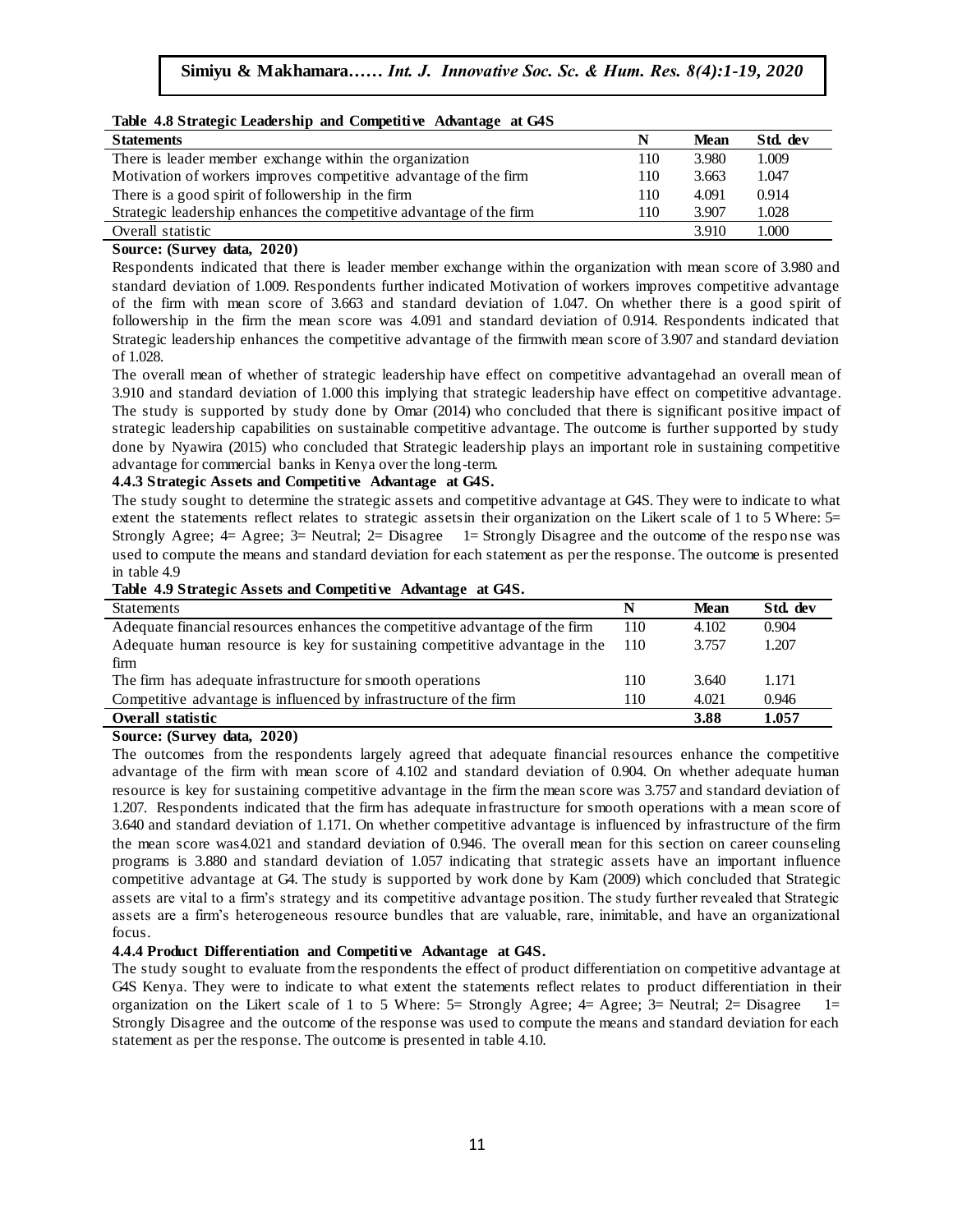| Table 4.10. Product Differentiation and Competitive Advantage at G4S |     |             |          |  |  |  |  |  |
|----------------------------------------------------------------------|-----|-------------|----------|--|--|--|--|--|
| <b>Statements</b>                                                    |     | <b>Mean</b> | Std. dev |  |  |  |  |  |
| Our services are unique as compared to competitors                   | 10  | 4.083       | 0.956    |  |  |  |  |  |
| We do rebranding from time to time                                   | 110 | 3.489       | 1.264    |  |  |  |  |  |
| Our services are efficient and effective                             | 110 | 3.811       | 0.958    |  |  |  |  |  |
| Product differentiation provides firms<br>with<br>competitive        | 110 | 3.595       | 1.604    |  |  |  |  |  |
| advantage                                                            |     |             |          |  |  |  |  |  |
| Overall statistic<br>3.740<br>1.196                                  |     |             |          |  |  |  |  |  |

#### **Table 4.10. Product Differentiation and Competitive Advantage at G4S**

### **Source: (Survey data, 2020)**

As per the results above, the respondents agreed that our services are unique as compared to competitors with a mean of 4.083 and standard deviation of 0.956. On whether in our organizationwe do rebranding from time to time<br>
and the social state of 1.2021. But the state of 1.2021. But the state of the state of the state of the state the mean score was 3.489 and standard deviation of 1.264. Respondents indicated that their services are efficient and effective with a mean score of 3.811 and standard deviation of 0.958. Respondents further indicated that Product differentiation provides firms with competitive advantage with a mean score of 3.595 and standard deviation of 1.604.

The overall mean for this section of Training and Development Programs was 3.740 and standard deviation of 1.196. This implies that product differentiation has influence on competitive advantage at G4S. The study is supported by study done by King"oo (2015) who established that that the effect of differentiation strategies on market share of the firms was insignificant.

#### **4.4.5 Competitive Advantage at G4S.**  $\blacksquare$  Impetitive Advantage at G4S.

The research sought to evaluate how respondents feel aboutcompetitive advantage at G4S. They were to indicate to what extent the statements reflect to competitive advantage in their organization on the Likert scale of 1 to 5 Where: 5= Strongly Agree; 4= Agree; 3= Neutral; 2= Disagree 1= Strongly Disagree and the outcome of the response was used to compute the means and standard deviation for each statement as per the response. The outcome is presented<br>in table 4.11 in table 4.11

#### **Table 4.11 Competitive advantage at G4S.**

| <b>Statements</b>                                                 | N   | <b>Mean</b> | Std. dev |
|-------------------------------------------------------------------|-----|-------------|----------|
| Our firm controls a large market share                            | 110 | 3.969       | 1.061    |
| The firm has superior performance as compared to competitors      | 110 | 3.891       | 1.117    |
| We have guidelines for achieving competitive advantage            | 110 | 4.001       | 0.659    |
| Various competitive strategies are employed by our firm           | 110 | 3.718       | 0.962    |
| Competitive advantage is achieved and sustained through strategic | 110 | 3.821       | 0.868    |
| positioning                                                       |     |             |          |
| Overall statistic                                                 |     | 3.880       | 0.933    |
|                                                                   |     |             |          |

#### **Source: (Survey data, 2020)**

From the results above, the respondents agreed that their firm controls a large market share with a mean score of 3.969 and standard deviation of 1.061. On whether the he firm has superior performance as compared to competitors the mean score was 3.891 and standard deviation of 1.117. Respondents indicated that they have guidelines for achieving competitive advantage with a mean score of 4.001 and standard deviation of 0.659. They also indicated that various competitive strategies are employed by their firm with a mean score of 3.718 and standard deviation of 0.962. On whether Competitive advantage is achieved and sustained through strategic positioning the mean score was 3.821 and standard deviation of 0.868. The overall statistics of this section was a mean of 3.880 and standard deviation of 0.933. The results are supported by study done by (Rupert, 2017)which conclude d that Organization strategic positioning is concerned with the decision by management to determine the place that its brand and corporate image occupy in a given market including the type of benefits to be stressed and the type of segments to be targeted to encounter the challenges posed by the modern competitive environment, organizations must pervade quality and performance improvement initiatives in all aspects of their processes to improve their competitiveness. **4.5Regression Analysis tests**

Regression analysis was employed to develop the model. However, before the analysis were carried out, diagnostic tests were conducted to investigate on the basic assumptions of multiple linear regressions.

#### **4.5.1 Normality test**

For normality test, statistics assessing measures of distribution which are skewness and kurtosis were done and presented in Table 4.12. The rule of thumb on normality distribution test is that a variable is reasonably close to normal if its measures of skewness and kurtosis have values between  $-1.0$  and  $+1.0$  as recommended by (Cooper  $\&$ Schindler, 2008). Normality of the variables is shown in Table 4.12 below.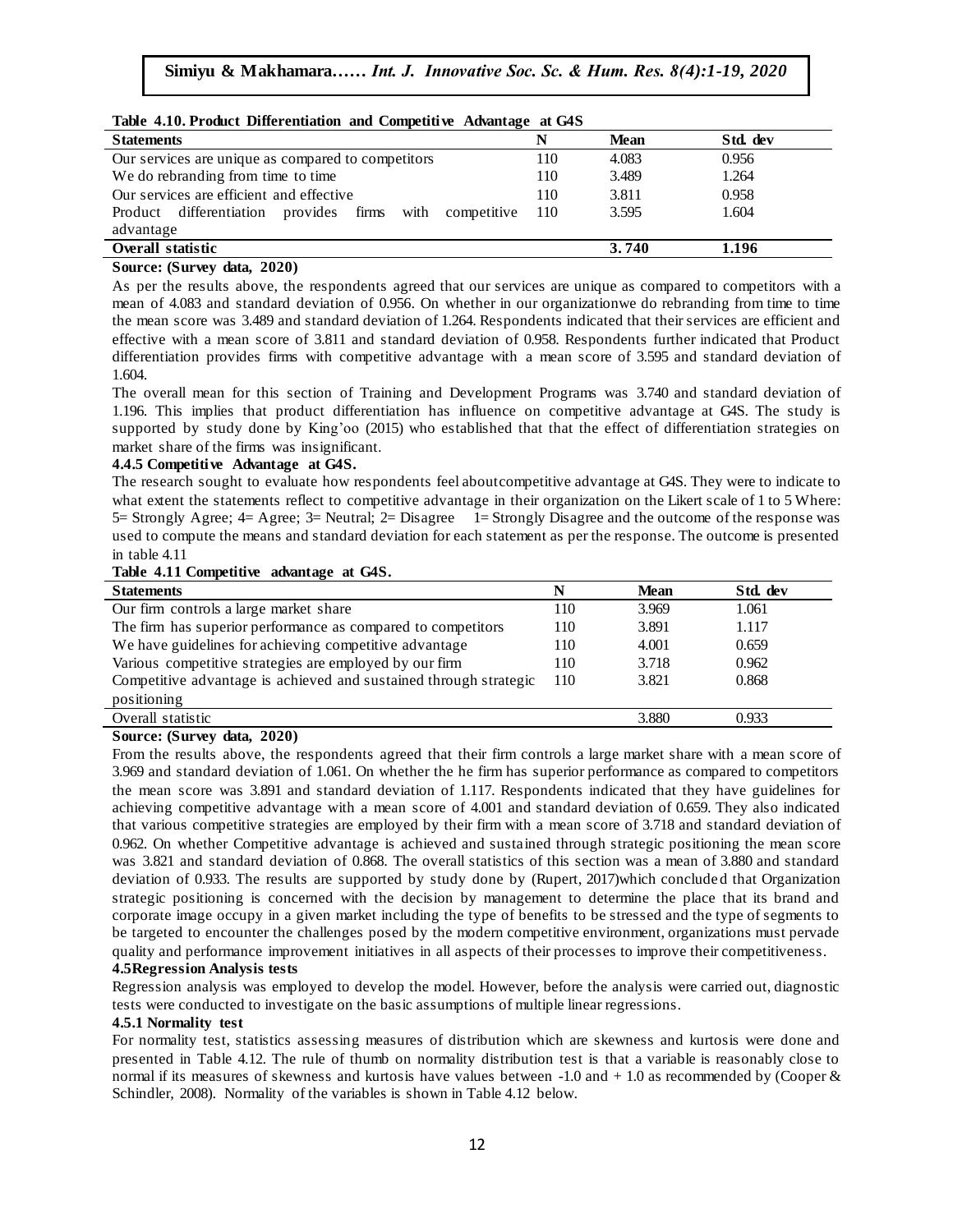| Variables               | Measure         | <b>Statistic</b> | Std. Error | Conclusion           |
|-------------------------|-----------------|------------------|------------|----------------------|
| Continuous Improvement  | <b>Skewness</b> | $-0.163$         | 0.059      | Normally Distributed |
|                         | Kurtosis        | 0.231            | 0.742      |                      |
| Strategic Leadership    | <b>Skewness</b> | $-0.145$         | 0.083      | Normally Distributed |
|                         | Kurtosis        | 0.175            | 0.847      |                      |
| <b>Strategic Assets</b> | <b>Skewness</b> | $-0.237$         | 0.098      | Normally Distributed |
|                         | Kurtosis        | 0.225            | 0.416      |                      |
| Product differentiation | <b>Skewness</b> | $-0.341$         | 0.068      | Normally Distributed |
|                         | Kurtosis        | 0.563            | 0.563      |                      |
| Competitive Advantage   | <b>Skewness</b> | $-0.579$         | 0.027      | Normally Distributed |
|                         | Kurtosis        | 0.412            | 0.467      |                      |

#### **Table 4.12 Normality test**

#### **Source: (Survey data, 2020)**

Table 4.12 demonstrates that the variables are normally distributed with measures of skewness and Kurtosis values rable 4.12 demonstrates that the variables are normally distributed with heasures of skewifess and Kurtosis values<br>between the range of -1.0 and + 1.0. This indicates that the variables under study which are Continuous Improvement with Skewness of -0.163and Kurtosis of 0.231, Strategic Leadership with Skewness of -0.145 and Kurtosis of 0.175, Strategic Assets with Skewness of -0.237 and Kurtosis of 0.225, Product differentiation with Skewness of -0.341 and Kurtosis of 0.563, and Competitive Advantage with Skewness of -0.579 and Kurtosis of 0.412 are normally distributed.

#### **4.5.2 Linearity Test**

Regarding the assumption of linearity, the linear relationship of the independent variables on the dependent variables was tested using Pearson"s correlation coefficient between the Competitive Advantage and each of the explanatory variables. The linearity results are shown in Table 4.13 below.<br> $\mathbb{R}^{11}$ 

|                         |                     | Competitive Advantage |        |
|-------------------------|---------------------|-----------------------|--------|
| Continuous Improvement  | Pearson Correlation | .681                  | Linear |
|                         | Sig. (2-tailed)     | .000                  |        |
|                         | N                   | 110                   |        |
| Strategic Leadership    | Pearson Correlation | .748                  | Linear |
|                         | Sig. (2-tailed      | .000                  |        |
|                         | N                   | 110                   |        |
| Strategic Assets        | Pearson Correlation | .645                  | Linear |
|                         | Sig. (2-tailed      | .000                  |        |
|                         | N                   | 110                   |        |
| Product differentiation | Pearson Correlation | .882                  | Linear |
|                         | Sig. (2-tailed      | .000                  |        |
|                         | N                   | 110                   |        |

#### **Table 4.13 Linearity Test**

\*\*. Correlation is significant at the 0.01 level (2-tailed).

#### **Source: (Survey data, 2020)**

The findings presented in table 4.10 indicates that there is a significant positive linear relationship between Continuous Improvement and Competitive Advantage (with  $r = 0.681$ ), Strategic Leadership and Competitive Advantage (with  $r = 0.748$ ), Strategic Assets and Competitive Advantage (with  $r = 0.645$ ) and Product differentiation and Competitive Advantage (with  $r = 0.882$ ), at  $P < 0.01$  significance level.

### **4.5.3 Test for Multicollinearity**

To detect the multicollinearity, the variance inflation factors and tolerance coefficient test for the independent variables are computed.

### **Table 4.14 Multicollinearity test**

| <b>Collinearity Statistics</b> |           |                                  |  |  |  |  |  |
|--------------------------------|-----------|----------------------------------|--|--|--|--|--|
|                                | Tolerance | variance inflation factors (VIF) |  |  |  |  |  |
| Continuous Improvement         | .395      | 2.531                            |  |  |  |  |  |
| Strategic Leadership           | .358      | 2.792                            |  |  |  |  |  |
| <b>Strategic Assets</b>        | .594      | 1.682                            |  |  |  |  |  |
| Product Differentiation        | 335       | 2.983                            |  |  |  |  |  |

**Source: (Survey data, 2020)**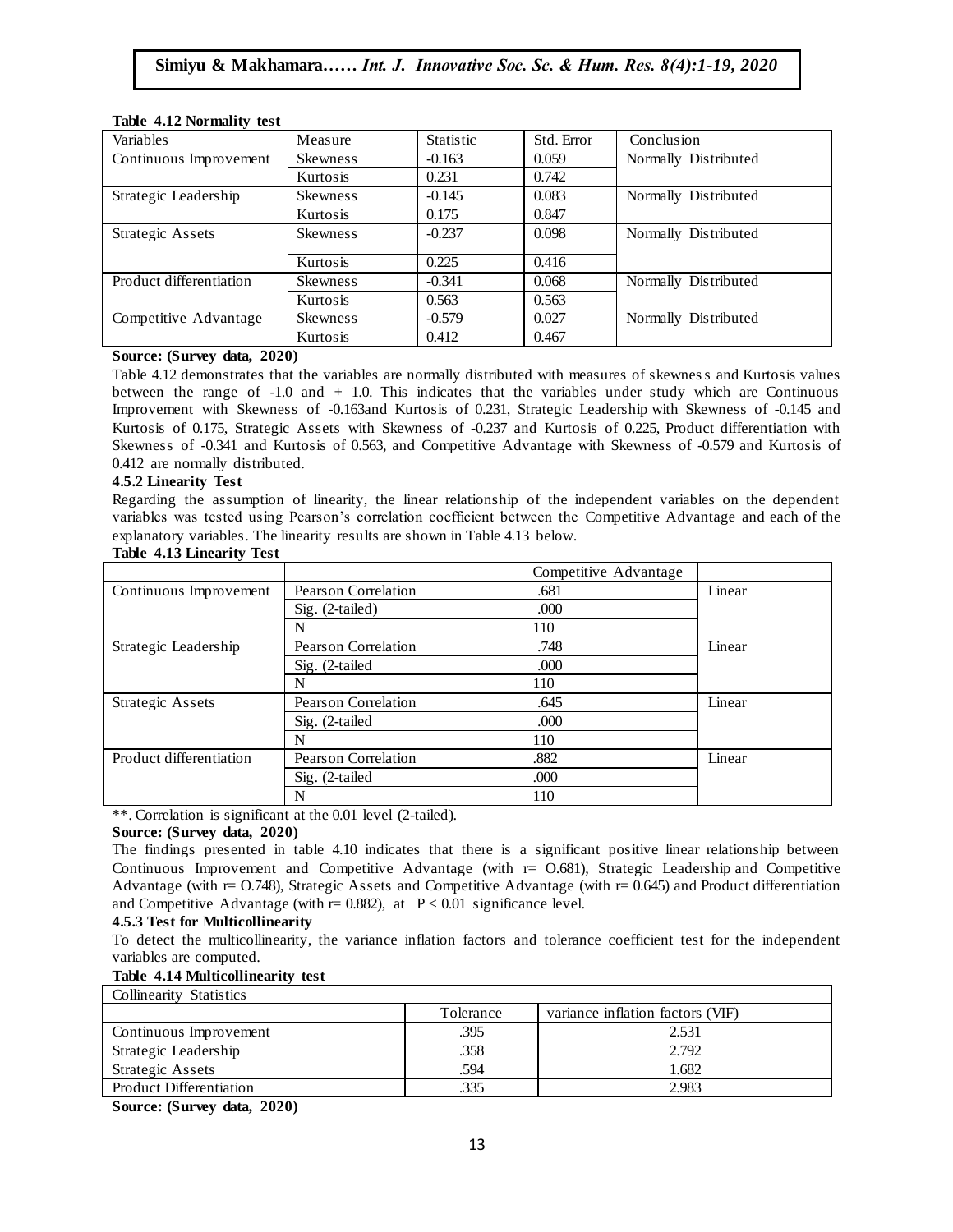All the projected VIF values are comparatively small (less than 10) and the 1/VIF values are more than 0.1. (Continuous Improvement = 0.395, Continuous Improvement = 0.358, Strategic Assets = 0.594 and Product Differentiation =0.335). This shows absenteeism of multicollinearity between the independent variables. Thus, the outcomes infer that multicollinearity problem was insignificant amongst the independent variables and the refore multicollinearity level is tolerated in the model.

#### **4.6 Correlation Analysis**

when correlation coefficient is a measure of linear association between two variables. Values of the correlation  $\alpha$ coefficient are always between  $-1$  and  $+1$ . A correlation coefficient of  $+1$  indicates that two variables are perfectly related in a positive linear sense, a correlation coefficient of -1 indicates that two variables are perfectly related in a negative linear sense, and a correlation coefficient of 0 indicates that there is no linear relationship between the two variables. A correlation coefficient of between 0.0 and 0.19 is considered to be "very weak", between 0.20 and 0.39 is considered to be "weak", between 0.40 and 0.59 is considered to be "moderate", between 0.60 and 0.79 is considered to be "strong" and between 0.80 and 1.0 is considered to be "very strong ". The researcher carried out correlation analysis between the variables of the study using Pearson product-moment correlation coefficient. Pearson Product moment correlation was used to determine the relationship between independent variables rearson rroduct moment correlation was used to determine the relationship between independent variables<br>(continuous improvement, strategic leadership, strategic assets and product differentiation) and dependent variable (competitive advantage).

|               |                        | Cont'<br>Impro' | Strat. Lead  | Strat.<br>Assets | Product<br>Diff | Comp.Adva.   |
|---------------|------------------------|-----------------|--------------|------------------|-----------------|--------------|
| Cont' Impro'. | Pearson<br>Correlation | 1               |              |                  |                 |              |
|               | Sig.(2-tailed)         |                 |              |                  |                 |              |
|               | N                      | 110             |              |                  |                 |              |
| Strat. Lead   | Pearson<br>Correlation | .432**          | $\mathbf{1}$ |                  |                 |              |
|               | Sig.(2-tailed)         | .000            |              |                  |                 |              |
|               | ${\bf N}$              | 110             | 110          |                  |                 |              |
| Strat. Assets | Pearson<br>Correlation | .546**          | .564**       | $\mathbf{1}$     |                 |              |
|               | Sig.(2-tailed)         | .000            | .007         |                  |                 |              |
|               | N                      | 110             | 110          | 110              |                 |              |
| Product Diff. | Pearson<br>Correlation | $.432**$        | .287**       | $.763**$         | $\mathbf{1}$    |              |
|               | Sig.(2-tailed)         | .005            | .012         | .004             |                 |              |
|               | $\mathbf N$            | 110             | 110          | 110              | 110             |              |
| Comp. Adva.   | Pearson<br>Correlation | .789**          | $.821**$     | .799**           | $.763**$        | $\mathbf{1}$ |
|               | Sig.(2-tailed)         | .003            | .000         | .001             | .005            |              |
|               | $\mathbf N$            | 110             | 110          | 110              | 110             | 110          |

**Table 15: Correlation Coefficient Table**

\*\*. Correlation is only significant at the 0.05 level (2-tailed)

Cont' Impro' = Continuous Improvement; Strat. Assets = Strategic Assets; Strat. Lead.= Strategic Leadership; Product. Diff.= Product Differentiation; Comp. = Competitive Advantage

The study sought to examine the relationship between continuous improvement and competitive advantage in G4S. A Pearson Correlation was performed and the result of the Pearson correlation test showed a correlation of  $(r =$ 0.789;  $p<0.05$ ) between continuous improvement and competitive advantage in G4S. This implies that continuous improvement is positively correlated to competitive advantage in G4S. In addition, the correlation between these two variables was significant, that is p<0.5 implying a linear relationship between the continuous improvement and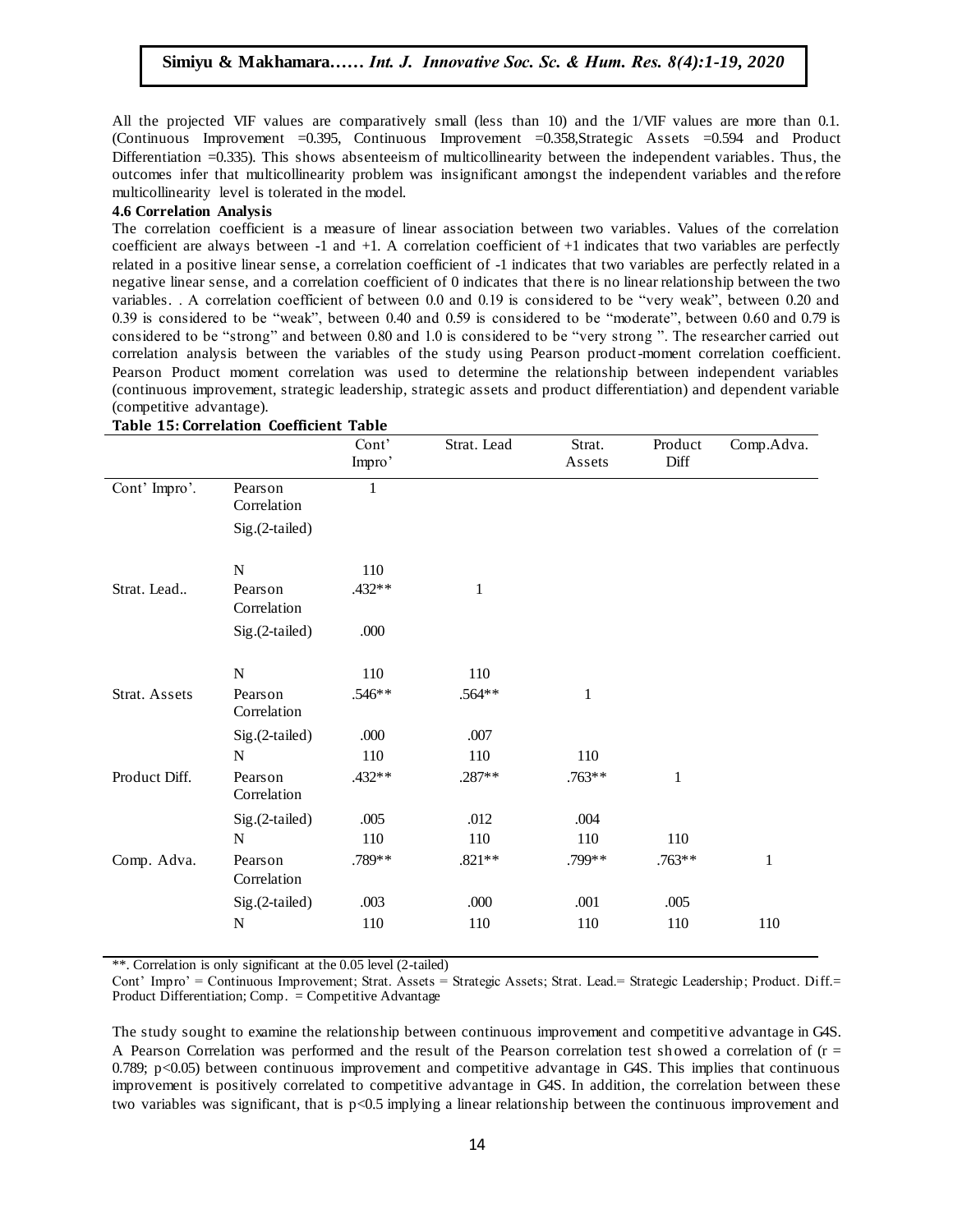the competitive advantage in G4S. This shows that continuous improvement had a significant effect on competitive advantage in G4S. The study findings are in line with the finding by Atieno (2016) that when the relationship between each continuous improvement practices and organizational efficiency was considered individually, factual approach to decision-making, customer focus and quality improvement programs had a strong positive correlation with organizational competitiveness.

In addition, the study sought to examine the relationship between strategic leadership and competitive advantage in G4S. A Pearson Correlation was performed and the result of the Pearson correlation test showed a correlation of  $(r = 1, 1)$ 0.798; p<0.05) between continuous improvement and competitive advantage in G4S. This implies that continuous improvement is positively correlated to competitive advantage in G4S. In addition, the correlation between these two variables was significant, that is p<0.5 implying a linear relationship between the continuous improvement and the competitive advantage in G4S. This shows that continuous improvement had a significant effect on competitive advantage in G4S. The study results are in tandem with the findings by Mahdi and Almsafiri (2014) found that there is significant positive impact of strategic leadership capabilities on sustainable competitive advantage. Olanipekun, Abioro, Akanni, Arulogun and Rabiu (2015) observed that indeed the adoption and implementation of strategic leadership practices makes the organization not only to be proactive to changes but also initiate positive changes that consequently leads to competitive advantage and sustainable performance. It was recommended that organization consequently should continuously maintain, sustain and improve strategic leadership practices since it is an indispensable tool for business organization competitiveness.

Further, the study sought to examine the relationship between strategic assets and competitive advantage in G4S. A Pearson Correlation was performed and the result of the Pearson correlation test showed a correlation of  $(r = 0.799)$ ; p<0.05) between strategic assets and competitive advantage in G4S. This implies that strategic assets are positively correlated to competitive advantage in G4S. In addition, the correlation between these two variables was significant, that is p<0.5 implying a linear relationship between the strategic assets and the competitive advantage in G4S. This shows that strategic assets had a significant effect on competitive advantage in G4S. The study results are in shows that strategic assets had a significant effect on competitive advantage in GB. The study results are in<br>agreement with the findings by Onditi (2015) and the results revealed that managers of organizations are aware o what are sources of competitive advantage in their organizations. However, the development of these strategic assets has not been planned out carefully, but rather accumulated through the business operation affecting their competitiveness.

Finally, the study examined the relationship between product differentiation and competitive advantage in G4S. A Pearson Correlation was performed and the result of the Pearson correlation test showed a correlation of  $(r = 0.763)$ ; p<0.05) between product differentiation and competitive advantage in G4S. This implies that product differentiation is positively correlated to competitive advantage in G4S. In addition, the correlation between these two variables was significant, that is  $p<0.5$  implying a linear relationship between the product differentiation and the competitive advantage in G4S. This shows that product differentiation had a significant effect on competitive advantage in G4S. The study findings are in line with the findings by Kiama and Kagiri (2016) established that a product process differentiation where observable characteristics of a product that are relevant to customers' preferences and choice processes are met, influence achievement of competitive advantage. The study also established that product market differentiation affect competitive advantage positively.

#### **Multiple Regression Analysis**

A correlation coefficient indicate the relationship between variables, it does not imply any causal relationship between variables and hence the need for further statistical analysis such as regression analysis to help establish specific nature of the relationships. In this section, regression analysis for independent variables and the dependent variable will be conducted. According to the model summary Table 4.16, R is the correlation coefficient which shows the relationship between the independent variables (continuous improvement, strategic leadership, strategic assets and product differentiation) and dependent variable (competitive advantage in G4S).

The R-Squared is the variance proportion in the dependent variable that can be explained by the independent variable: the larger the R-squared the larger the effect of the independent variable on the dependent variable. The R Square can range from 0.000 to 1.000, with 1.000 showing a perfect fit that indicates that each point is on the line. It is notable that there exists a strong positive relationship between the independent variables and dependent variable as shown by R value (0.811). The study findings implied that the four independent variables jointly accounted for 63.90% of the competitive advantage in G4S as represented by the  $R^2$ . This therefore means that other factors not studied in this research contribute 36.10% to the competitive advantage in G4S. This implies that these variables are very significant therefore need to be considered in any effort to enhance competitive advantage in G4S in Kenya.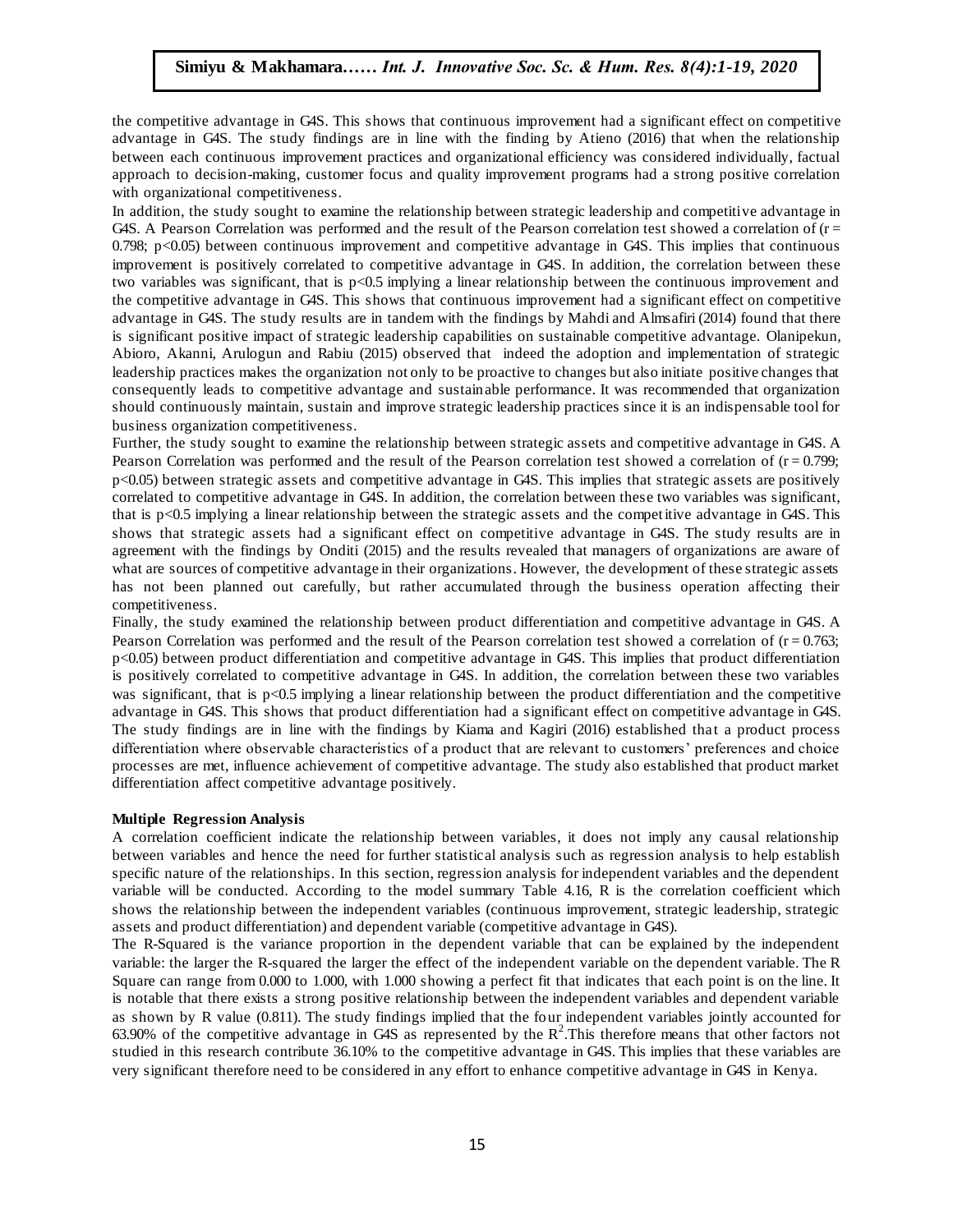|                          |       |        | Table 4.16: Model Summary (Overall) |               |               |        |     |     |                      |
|--------------------------|-------|--------|-------------------------------------|---------------|---------------|--------|-----|-----|----------------------|
| <b>Change Statistics</b> |       |        |                                     |               |               |        |     |     |                      |
|                          |       | R      | <b>Adjusted</b>                     | Std. Error of | R Square F    |        |     |     | $\mathbf{F}$<br>Sig. |
| <b>Model</b>             | R     | Square | R Square                            | the Estimate  | <b>Change</b> | Change | df1 | df2 | <b>Change</b>        |
|                          | .811a | .658   | .639                                | .05656        | .765          | 50.474 | 4   | 105 | .000                 |

Further, the analysis of variance is used to determine whether the regression model is a good fit for the data. The Fcritical (4, 105) was 12.786 while the F-calculated was 50.474 as shown in Table 4.17. This shows that F-calculated was greater than the F-critical and hence there is a linear relationship between the independent variables and the dependent variable. In addition, the p-value was 0.000, which was less than the significance level (0.05). Therefore, the model can be considered to be a good fit for the data and hence it is appropriate in predicting the influence of the four independent variables on the dependent variable (competitive advantage in G4S in Kenya).

|  |  | Table 4.17: ANOVA |
|--|--|-------------------|
|--|--|-------------------|

| <b>Model</b> |                   | <b>Sum of Squares</b> | d.f        | <b>Mean Square</b> |        | Sig. |
|--------------|-------------------|-----------------------|------------|--------------------|--------|------|
|              | Regression        | 59.157                | 4          | 14.789             | 50.474 | .000 |
|              | Residual<br>Total | 30.747<br>89.904      | 105<br>109 | .293               |        |      |
|              |                   |                       |            |                    |        |      |

**NB:** F-critical Value = 13.876;

Further, the study ran the procedure of obtaining the regression coefficients, and the results were as shown on the Table 4.18. The coefficients or beta weights for each variable allows the researcher to compare the relative  $\sim$ importance of each independent variable. In this study the unstandardized coefficients and standardized coefficients are given for the multiple regression equations. However discussions are based on the unstandardized coefficients. **Table 4.18: Regression Coefficient Results**

| Model |                                |        | <b>Unstandardized Coefficients</b> |      | T     | $P-$<br>value. |
|-------|--------------------------------|--------|------------------------------------|------|-------|----------------|
|       |                                | B      | Std. Error                         | B    |       |                |
|       | (Constant)                     | 12.897 | 1.987                              |      | 6.491 | .000           |
|       | Continuous Improvement         | .678   | .119                               | .556 | 5.698 | .002           |
|       | Strategic Leadership           | .809   | .108                               | .587 | 7.491 | .000           |
|       | Strategic Assets               | .563   | .209                               | .465 | 2.694 | .003           |
|       | <b>Product Differentiation</b> | .499   | .227                               | .411 | 2.198 | .005           |

The Multiple regression model equation would be  $(Y = \beta_0 + \beta_1 X_1 + \beta_2 X_2 + \beta_3 X_3 + \beta_4 X_4 + \epsilon)$  becomes: Y= 12.897+  $0.678X_1 + 0.809X_2 + 0.563X_3 + 0.499X_4$ . This indicates that Competitive Advantage = 12.897 + 0.678 (Continuous Improvement) + 0.809 (Strategic Leadership) + 0.563 (Strategic Assets) + 0.499 (Product Differentiation). According to the regression equation established, taking all factors into account (continuous improvement, strategic leadership, strategic assets and product differentiation) constant at zero, competitive advantage was 12.897. Findings in Table 4.18 showed that continuous improvement had coefficients of estimate which was significant basing on  $\beta_1 = 0.678$  (p-value = 0.002 which is less than  $\alpha$  < 0.05). Also, the effect of continuous improvement is more than the effect attributed to the error, this is indicated by the t-test value = 5.698, thus we conclude that there is a significant relationship between continuous improvement and competitive advantage in G4S in Kenya. The study results are in tandem with the findings by Muteti (2014) established that Continuous improvement (CI) as a collection of activities that constitute a process intended to achieve performance improvement. The aim is for improvement to reach new "benchmarks" with every problem that is solved. To consolidate the new benchmark, the improvement must be standardized. In a competitive environment, the challenge for all businesses is not only to innovate in existing markets to survive and remain profitable, but also to innovate in new markets in order to stay in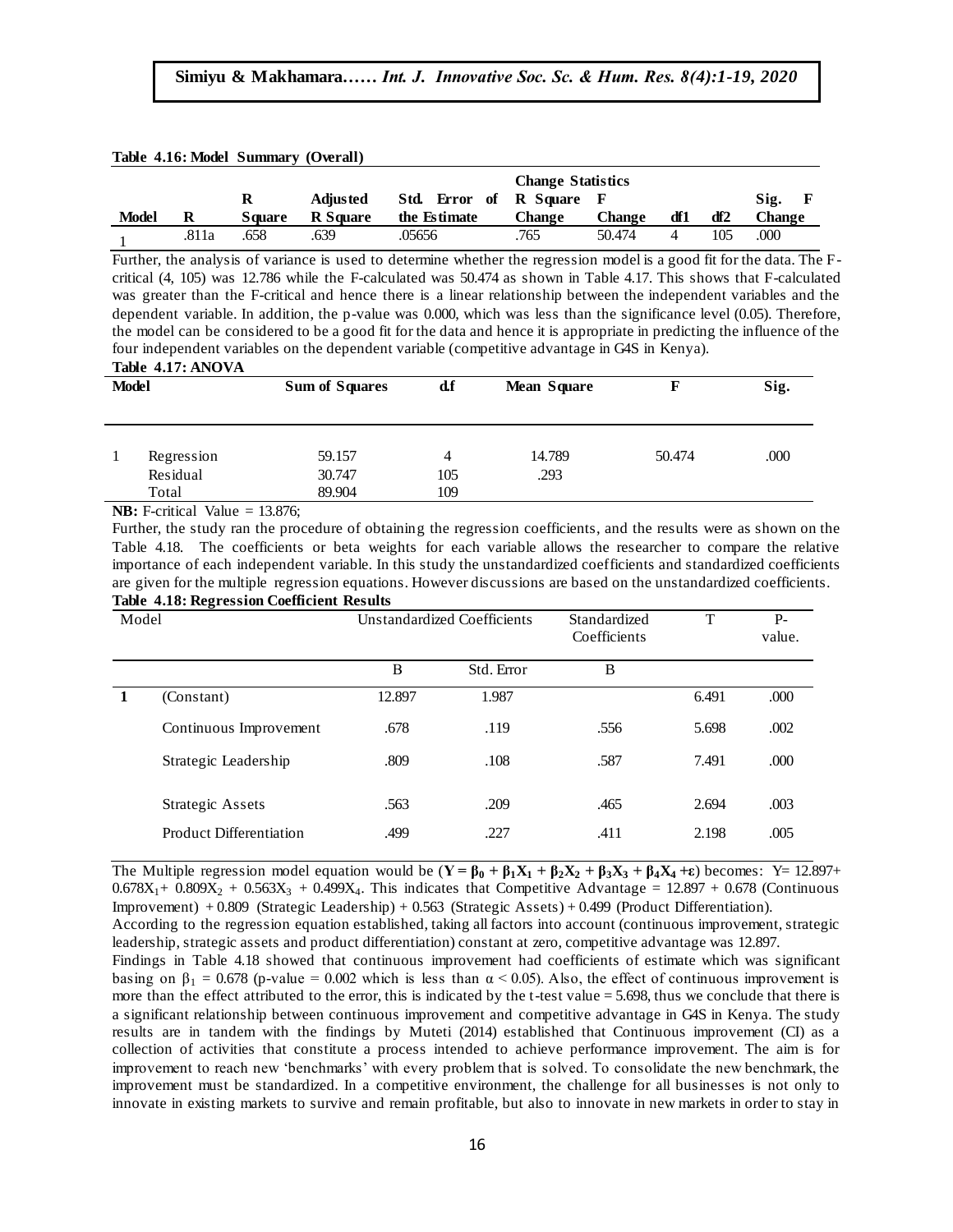front of competitors.

In addition, the findings in Table 4.18 indicates that strategic leadership had coefficients of estimate which was provaded and  $\frac{1}{2}$ . significant basing on  $\beta_2 = 0.809$  (p-value = 0.000 which is less than  $\alpha$  <0.05). Also, the effect of strategic leadership is more than the effect attributed to the error, this is indicated by the t-test value  $= 7.491$ , thus we conclude that there is a significant relationship between strategic leadership and competitive advantage in G4S in Kenya. The study findings are in agreement with findings by Banmore, Adebayo, & Olufunke (2019) that strategic leadership components have positive and significant effect on competitive advantage. The study recommended that components organization management should sponsor their staff to a continuing training and development programs in order to expose their staff to skills and knowledge regarding strategic leadership and achieve competitive advantage. Kiragu(2015) findings also indicated that the strategic leadership practices and roles such as anticipating environmental change, nurturing people's creativity, improve on service delivery through adoption of modern technology, reduce costs of operation, employ competent staff, strategy implementation and ethical practices among others all had a great impact in sustaining the organizations competitive advantage. The study recommends the organizations to have their strategic leaders pay more attention to both the short and long -term performances. They should create an effective strategy that can lead their organizations to vision while short-term goals still remain. In order to lead an organization to success over the long term, the study also recommends the organizations to have its order to lead an organization to success over the long term, the study also recommends the organizations leaders to not only have a few capabilities but also have sufficient and effective capabilities to create an effective strategy.

Further, the findings in Table 4.18 indicates that strategic assets had coefficients of estimate which was significant basing on  $\beta_3 = 0.563$  (p-value = 0.003 which is less than  $\alpha$  < 0.05). Also, the effect of strategic assets is more than the effect attributed to the error, this is indicated by the t-test value  $= 2.964$ , thus we conclude that there is a significant relationship between strategic assets and competitive advantage in G4S in Kenya. Kyengo and Kilika (2017) observed the concept of strategic assets and competitive capabilities seem to be doomed to fail. This is important because developing government policies to improve the business competitiveness requires an important because developing government policies to improve the business competitiveness requires and understanding the major factors that facilitate or impede firms' ability to compete. The results showed that managers are not fully aware of the brands potential in attending strategic goals. Because of the increasing role of the brands, they can be considered as strategic assets capable to ensure differentiation and competitive advantage of the organizations.

The findings in Table 4.18 indicates that product differentiation had coefficients of estimate which was significant basing on  $\beta_4 = 0.499$  (p-value = 0.005 which is less than  $\alpha$  < 0.05). Also, the influence of product differentiation is more than the effect attributed to the error, this is indicated by the t-test value = 2.198, thus we conclude that there is a significant relationship between product differentiation and competitive advantage in G4S in Kenya. The study findings are in agreement with the findings by Dirisu, Iyiola and Ibidunni (2013) established that however little the significance product differentiation holds in relation with organizational competitiveness, the fact remains that there is a positive relationship between the variables. This means that organizations must pay greater attention to the products the manufacture in terms of quality design, innovations and unique features. This research study further demonstrates that product differentiation could be used as a tool for achieving competitive advantage and enhancing greater organizational competitiveness.

#### **CONCLUSION**

Centered on the research findings, this study arrived with conclusions. The study was to assess how employing continuous improvement enhances competitive advantage in G4S. The conclusions from the findings indicate that employing continuous improvement has a favorable and significant impact on competitive advantage in G4S.

The study sought determine how employing strategic leadership influence competitive advantage in G4S. The conclusions from the findings indicate that employing strategic leadership has positive and significant influence on competitive advantage in G4S.

The study was also to examine how employing strategic assets influence competitive advantage in G4S. The conclusions from the findings indicate that employing strategic assets has positive and significant influence on competitive advantage in G4S.

Lastly, the study was to establish how employing product differentiation influences competitive advantage in G4S. Conclusions from the findings indicate that employing product differentiation has positive and significant influence on competitive advantage in in G4S.

#### **RECOMMENDATIONS**

Centered on the objectives and findings of this Study, the following recommendations are made: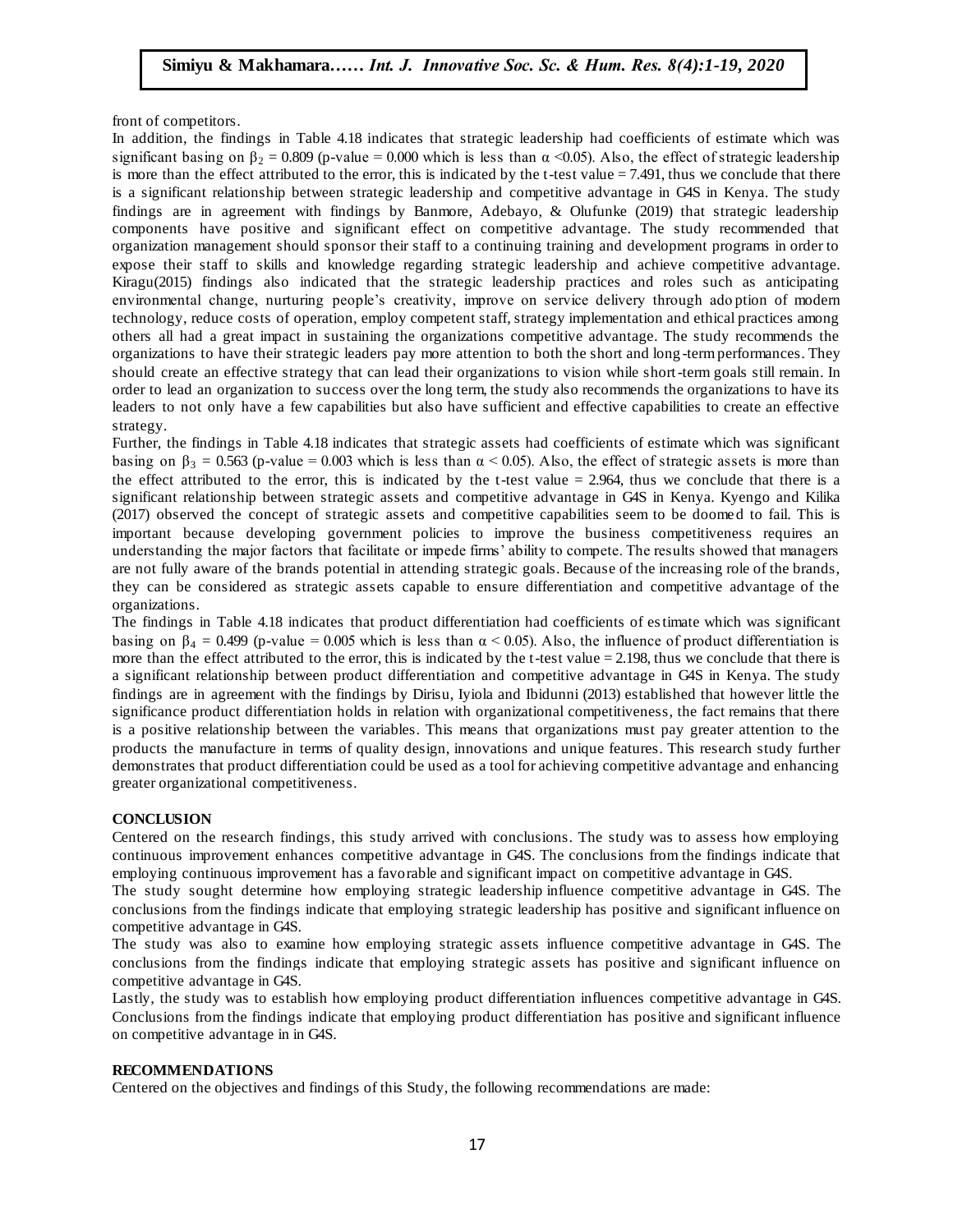The application of continuous improvement in the product and service innovation in the firm should be enhanced so as to continue having competitive edge in the service industry

as to continue naving competitive edge in the service maustry<br>G4S Should consider enhancing strategic leadership in key positions in the range of managers to the top leaders in order to make them aware of their roles in promoting and sustaining competitive advantage over the long term. G4S Should consider investing more in Intangible resources as they are more likely to be a source of sustained competitive advantage than tangible ones, these should not be "locked" inside a business unit but should be available for reuse by other parts of firm wherever a potential use yielding higher returns can be identified. Regarding product differentiation, differentiation strategy should be built on product innovation or services that are perceived to be different from competitors.

#### **REFERENCES**  $NCES$

- Achieng" O. V. (2016). *Application Of Green Strategies And Competitive Advantage Of Total Solution Logistics Service Providers In Mombasa, Kenya* (Doctoral Dissertation, School Of Business, University Of Nairobi).
- Amit, R., and P. Shoemaker. "Specialized assets and organizational rent." *Strategic Management Journal* 14.1 (1993): 33-47.
- Coelli. T. J, Rao. D. P. (2005). An Introduction to Efficiency and Productivity Analysis, Springer, New York, NY, USA.
- Deutscher, F., Zapkau, F. B., Schwens, C., Baum, M., & Kabst, R. (2016). Strategic orientations and performance: A configurational perspective. *Journal of Business Research*, *69*(2), 849-861.
- Farhiya, F. (2015). Strategic positioning as a source of sustainable competitive advantage at the Norwegian Refugee Council, Dolo Ado-Ethiopia. *International Journal of Management, IT & Engineering, 8 (9), 389*, *392*.
- Giachetti, C., &Marchi, G. (2010). Evolution of firms' product strategy over the life cycle of technolo gy-based industries: A case study of the global mobile phone industry, 1980-2009. Business History, 52(7), 1123- 1150.
- Haas, M. R., & Hansen, M. T. (2005). When using knowledge can hurt performance: The value of organizational capabilities in a management consulting company. *Strategic management journal*, *26*(1), 1-24.
- Hambrick. D. C. (1983). "Some tests of the effectiveness and functional attributes of Miles and Snow's strategic types," *Academy of Management Journal,* 26, (1) 5–26.
- Isoherranen1, V. & Kess, P. (2011). Strategy Orientation Analysis in the Mobile Phone Case Business, Modern *Economy*, 2, (1) 395-402.
- Kahiga. M. (2017) Influence of strategic leadership practices on competitive advantage of National Bank of Kenya. *Academy of Management Journal,* 26, (1) 5–26.
- Kim, Y. J., Song, J., & Koo, C. (2008). Exploring the effect of strategic positioning on firm performance in the ebusiness context. *International Journal of Information Management*, *28*(3), 203-214.
- King"oo. J. M (2015.) The effect of differentiation strategy on market share of tea export firms in Kenya. *Journal of Consumer Marketing*, 22(2), 81 -89
- Kyengo, J. M., & Kilika, J. (2017). Strategic Assets, Competitive Capabilities and Firm Performance: Review of the Literature. *Journal of Business and Economic Development*, *2*(3), 140.
- Leonidou, L. C., Fotiadis, T. A., Christodoulides, P., Spyropoulou, S., & Katsikeas, C. S. (2015). Environmentally friendly export business strategy: Its determinants and effects on competitive advantage and performance. *International Business Review*, *24*(5), 798-811.
- Long, C., & Vickers-Koch, M. (1995). Using core capabilities to create competitive advantage. *Organizational dynamics*, *24*(1), 7-22.
- Luo, X., Sivakumar, K., & Liu, S. S. (2005). Globalization, marketing resources, and performance: evidence from China. *Journal of the academy of marketing science*, *33*(1), 50-65.
- Mangala, D. A. R. L. E. E. N. (2015). Influence of stakeholders in strategy implementation at G4s Kenya limited. *Unpublished MBA Thesis, University of Nairobi*.
- McNamara, G., &Luce, R. A. (2003), Competitive Positioning within and across a Strategic Group Structure: The performance of Core, Secondary, and Solitary Firms. *Strategic Management Journal, 24* (2), 161-181.
- Momanya, Q. (2013). Emerging market segments in a transitional economy: a study of urban consumers in China. *Journal of International Marketing*, 9(1), 102-125
- Monday, J. U., Akinola, G. O., Ologbenla, P., & Aladeraji, O. K. (2015). Strategic management and firm performance: A study of selected manufacturing companies in Nigeria. *European Journal of Business and Management*, *7*(2), 161-171.
- Muasa. S. M (2014).Cost leadership strategy and sustainable competitive advantage of Naivas Supermarket Limited in Kenya. *Academy of Management Journal,* 26, (1) 5–26.